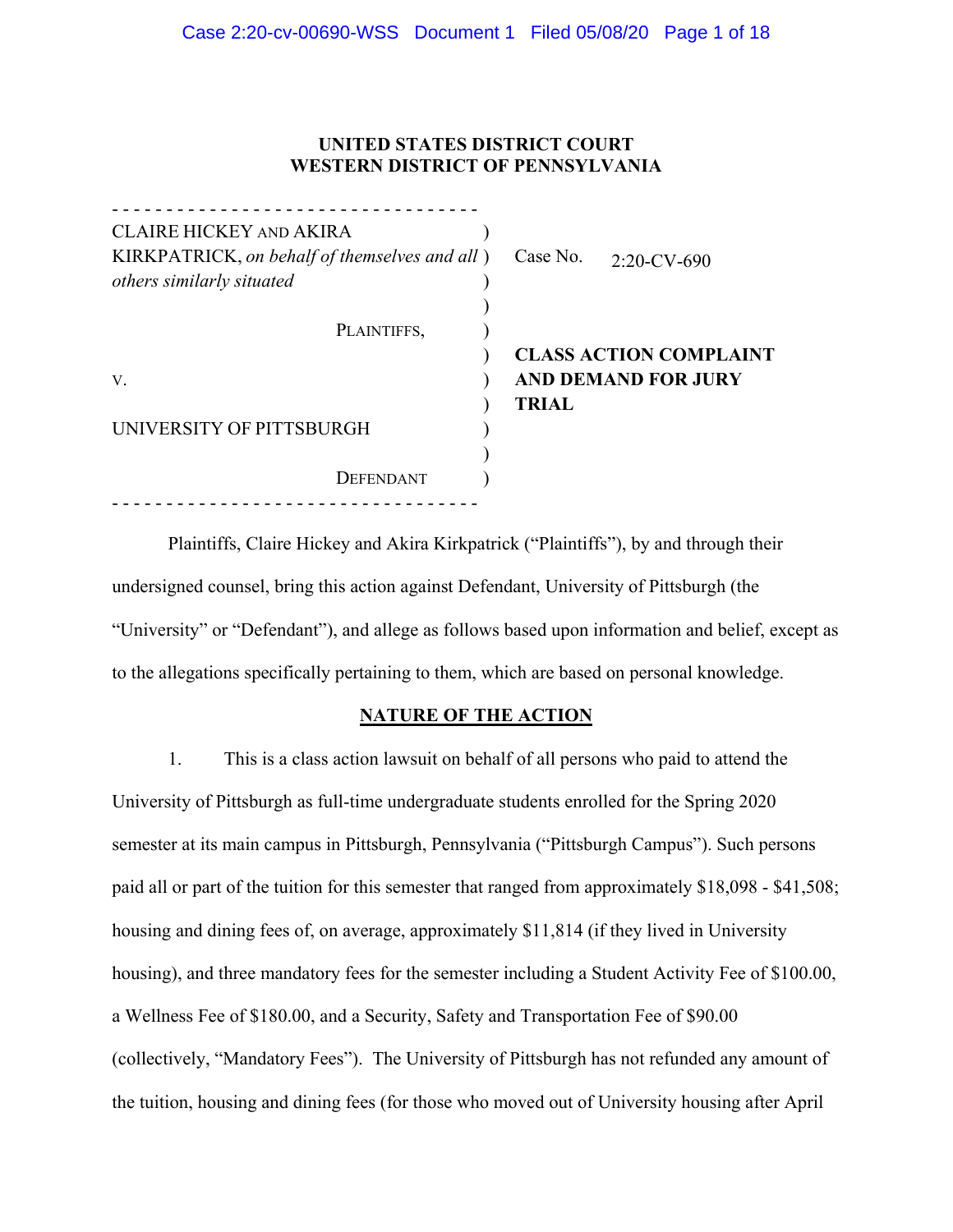#### Case 2:20-cv-00690-WSS Document 1 Filed 05/08/20 Page 2 of 18

3, 2020) or any of the Mandatory Fees, even though it has implemented on-line distance learning since March 23, 2020 and also, on or about that date, stopped providing any of the services or facilities the Mandatory Fees were intended to cover because of the University's response to the Coronavirus Disease 2019 ("COVID-19") pandemic. The University has also determined not to charge any of the Mandatory Fees for its Summer 2020 session which will also be conducted online.

2. The University's failure to provide the services for which tuition and the Mandatory Fees were intended to cover since approximately March 23, 2020 is a breach of the contracts between the University and Plaintiffs and the members of the Class, and is unjust.

3. The University only provided prorated refunds to students for housing and dining who vacated their campus housing on or before April 3, 2020. Those students who did not move out of University housing until after April 3 should also be entitled to a prorated refund.

4. In short, as to tuition, Plaintiffs and the members of the Class have paid for tuition for a first-rate education and educational experience, with all the appurtenant benefits offered by a first-rate university, and were provided a materially deficient and insufficient alternative, which alternative constitutes a breach of the contracts entered into by Plaintiffs and the Class with the University. As to Mandatory Fees, Plaintiffs and the Class have paid fees for services and facilities which are simply not being provided; this failure also constitutes a breach of the contracts entered into by Plaintiffs and the Class with the University.

5. Plaintiffs seek, for themselves and Class members, the University's disgorgement and return of the pro-rated portion of its tuition and Mandatory Fees, proportionate to the amount of time that remained in the Spring Semester 2020 when the University closed and switched to online distance learning or, in the case of housing and dining, for any members of the Class that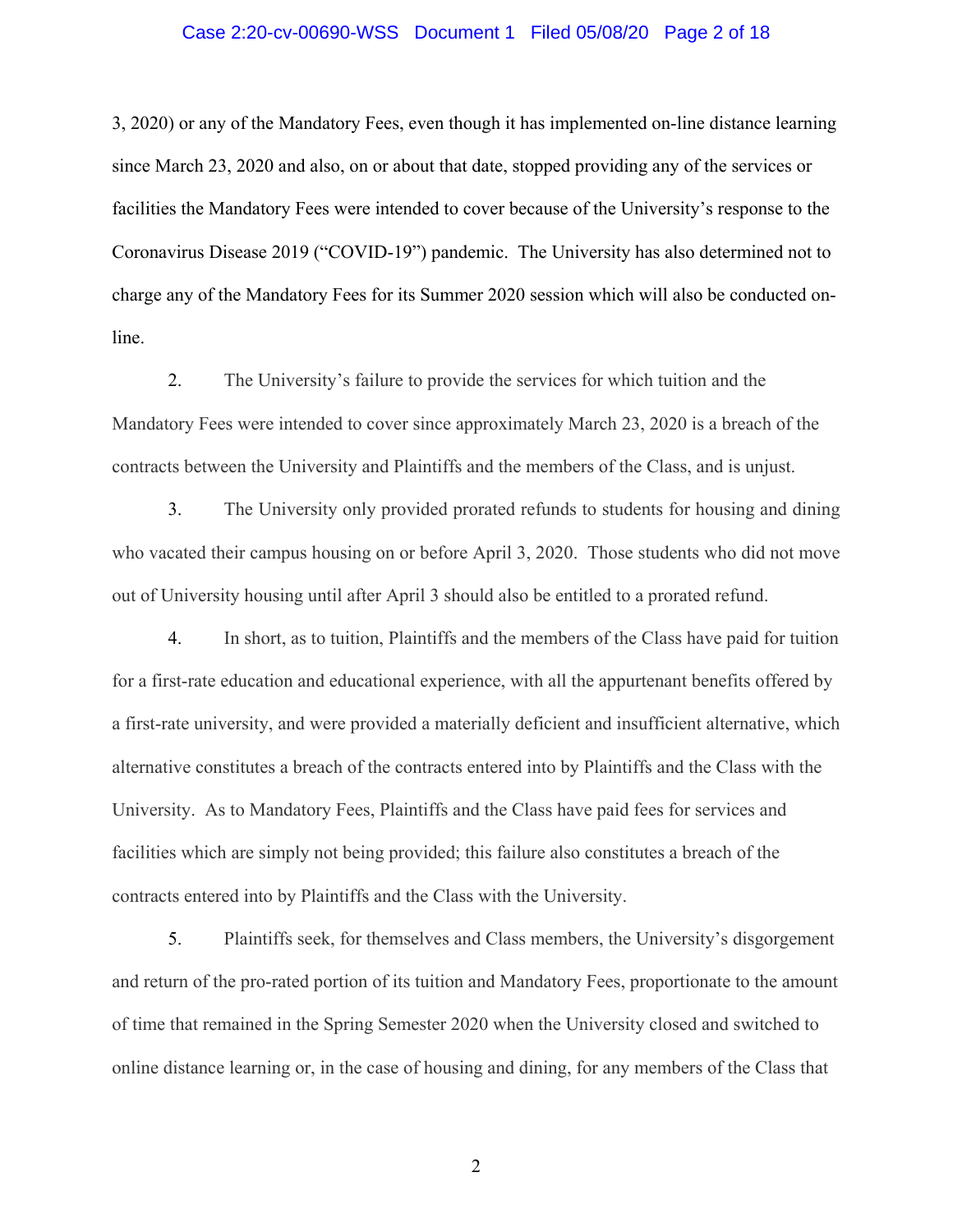#### Case 2:20-cv-00690-WSS Document 1 Filed 05/08/20 Page 3 of 18

moved out of University housing after April 3, 2020, a prorated portion of the housing and dining fee for the days left in the semester after they moved out.

### **PARTIES**

6. (a) Plaintiff Claire Hickey is a citizen of Pennsylvania. She paid to attend the Spring 2020 semester at the University's Pittsburgh Campus as a full-time undergraduate student. Plaintiff Claire Hickey paid tuition for the Spring 2020 semester and the Mandatory Fees to enable her to obtain an in-person, on-campus educational experience and enable her to participate in the activities and to utilize the services covered by the Mandatory Fees that she paid. She has not been provided a pro-rated refund of the tuition or the Mandatory Fees she paid.

(b) Plaintiff Akira Kirkpatrick is a citizen of Pennsylvania. She paid to attend the Spring 2020 semester at University's Pittsburgh's Campus as a full-time undergraduate student. Plaintiff Akira Kirkpatrick paid tuition for the Spring 2020 semester and the Mandatory Fees to enable her to obtain an in-person, on-campus educational experience and enable her to participate in the activities and to utilize the services covered by the Mandatory Fees that she paid. She has not been provided a pro-rated refund of the tuition or the Mandatory Fees she paid.

7. Defendant, the University of Pittsburgh, is a state-related but private research university in Pittsburgh, Pennsylvania that was founded as the Pittsburgh Academy in 1787. The University offers numerous major fields for undergraduate students, as well as a number of graduate programs. Defendant's undergraduate program includes students from many, if not all, of the states in the country. Its principal campus is located in Pittsburgh, Pennsylvania. Defendant is a citizen of Pennsylvania.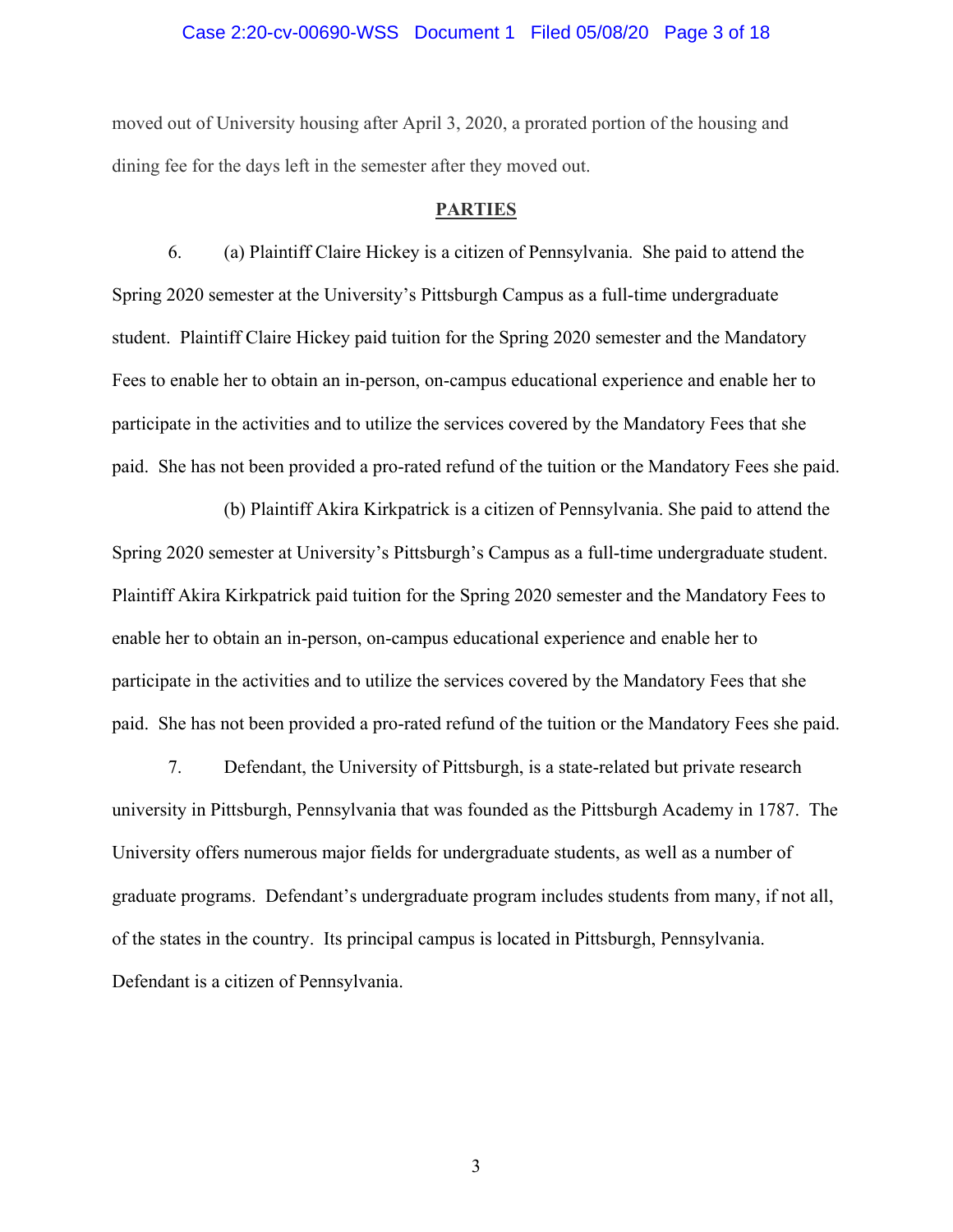## **JURISDICTION AND VENUE**

8. The Court has jurisdiction over this action pursuant to 28 U.S.C. § 1332(d)(2)(A), as modified by the Class Action Fairness Act of 2005, because at least one member of the Class, as defined below, is a citizen of a different state than Defendant, there are more than 100 members of the Class, and the aggregate amount in controversy exceeds \$5,000,000 exclusive of interests and costs.

9. This Court has personal jurisdiction over Defendant because Defendant maintains its principal place of business in this District.

10. Venue is proper in this Court pursuant to 28 U.S.C. § 1391 because Defendant resides in this District.

## **FACTUAL ALLEGATIONS**.

11. Plaintiffs and Class Members paid for themselves or for full-time students to attend the University of Pittsburgh Spring 2020 semester at its Pittsburgh Campus including tuition, housing and dining (if they lived on campus) and the Mandatory Fees for the Spring 2020 Semester at the University. The Spring 2020 semester at the University began on or about January 6, 2020. The Spring 2020 semester ended on or around April 25, 2020.

12. Tuition costs at the University at its Pittsburgh Campus for the Spring 2020 Semester for a full-time undergraduate student were as follows:

|                                                 | <b>Full-time In-</b><br><b>State Tuition</b> | <b>Full-time</b><br>$Out-of-$<br>state<br><b>Tuition</b> |
|-------------------------------------------------|----------------------------------------------|----------------------------------------------------------|
| Kenneth P. Dietrich School of Arts and Sciences | \$18,628                                     | \$32,656                                                 |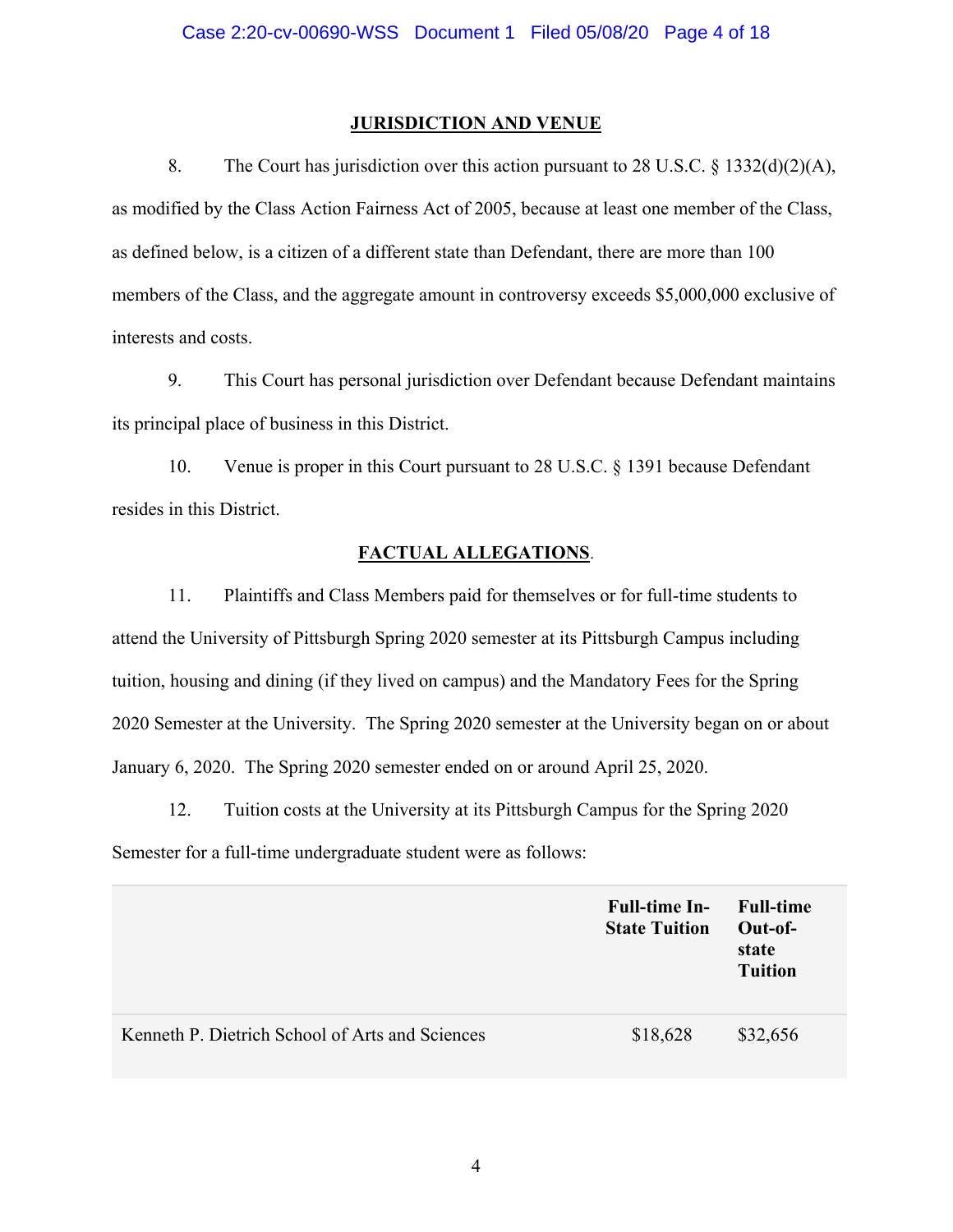## Case 2:20-cv-00690-WSS Document 1 Filed 05/08/20 Page 5 of 18

| College of Business Administration           | \$20,806 | \$36,792 |
|----------------------------------------------|----------|----------|
| Swanson School of Engineering                | \$20,662 | \$37,060 |
| School of Nursing                            | \$23,452 | \$41,508 |
| School of Dental Medicine (Undergraduate)    | \$18,098 | \$32,498 |
| School of Education                          | \$18,628 | \$32,656 |
| College of General Studies                   | \$18,628 | \$32,656 |
| School of Health and Rehabilitation Sciences | \$23,452 | \$41,508 |
| School of Computing & Information            | \$20,456 | \$35,952 |
| School of Pharmacy                           | \$32,770 | \$37,678 |
| School of Social Work                        | \$18,628 | \$32,656 |

13. Plaintiffs and the members of the Class paid all or part of the applicable tuition for the benefit of on-campus live interactive instruction and an on campus educational experience throughout the entire Spring 2020 semester.

14. Housing and dining at the University of Pittsburgh for the Spring 2020 semester cost, on average, approximately \$11,814. The members of the Class who lived on campus during the Spring 2020 semester paid the applicable cost for the benefit of on-campus housing and meals throughout the entire semester.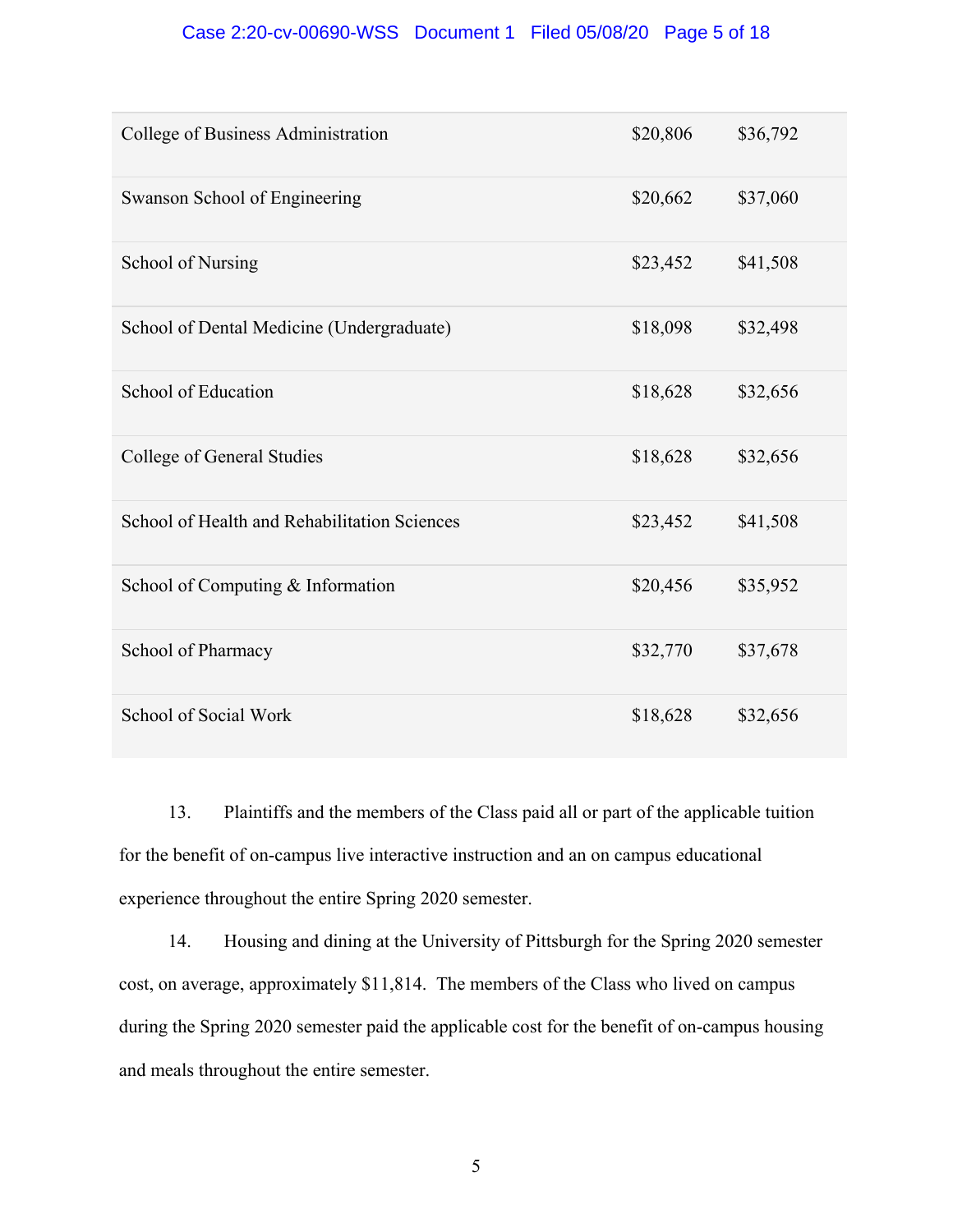15. Plaintiffs and the members of the Class paid the Mandatory fees for the Spring

2020 semester so they could benefit throughout the Spring 2020 semester as follows:

- a. from paying the Student Activity Fee,
	- programs and services for undergraduate students including the Pitt Program Council, WPTS-FM Radio, the Student Office of Sustainability, the Office of PittServes, the Student Organization Resource Center and the Student Government Board;
- b. from paying the Wellness Fee,
	- access to Student Health Services, a campus facility staffed by medical doctors, psychiatrists, nurses, and nurse practitioners. some additional services provided by Student Health services—such as dietary counseling—which are not otherwise covered by health insurance. The fee also covers the co-pay that is required by health insurance with each visit. the University's Counseling Center, staffed by psychologists, counselors, social workers, and other mental health care professionals;
	- access to the University's Counseling Center;
	- access to Campus Recreation facilities, including the Baierl Recreation Center, Pitt Sports Dome, Trees Hall, and Bellefield Hall, among others; and
	- access to intramural and club sports programs, as well as recreation and fitness programs, services, and activities.
- c. from paying the Student Recreation Fee,
	- campus transportation services including shuttles, expanded handicapped/disabled transport services, a night on-call van service, an oncall escort service, and security lighting, the University's Campus Recreation facilities, including the Baierl Recreation Center, Pitt Sports Dome, Trees Hall, and Bellefield Hall, and intramural and club sports programs, as well as recreation and fitness programs, services, and activities;
- d. from paying the Security, Safety and Transportation Fee,
	- the University's campus transportation services including shuttles, expanded handicapped/disabled transport services, a night on-call van service, an oncall escort service, and security lighting.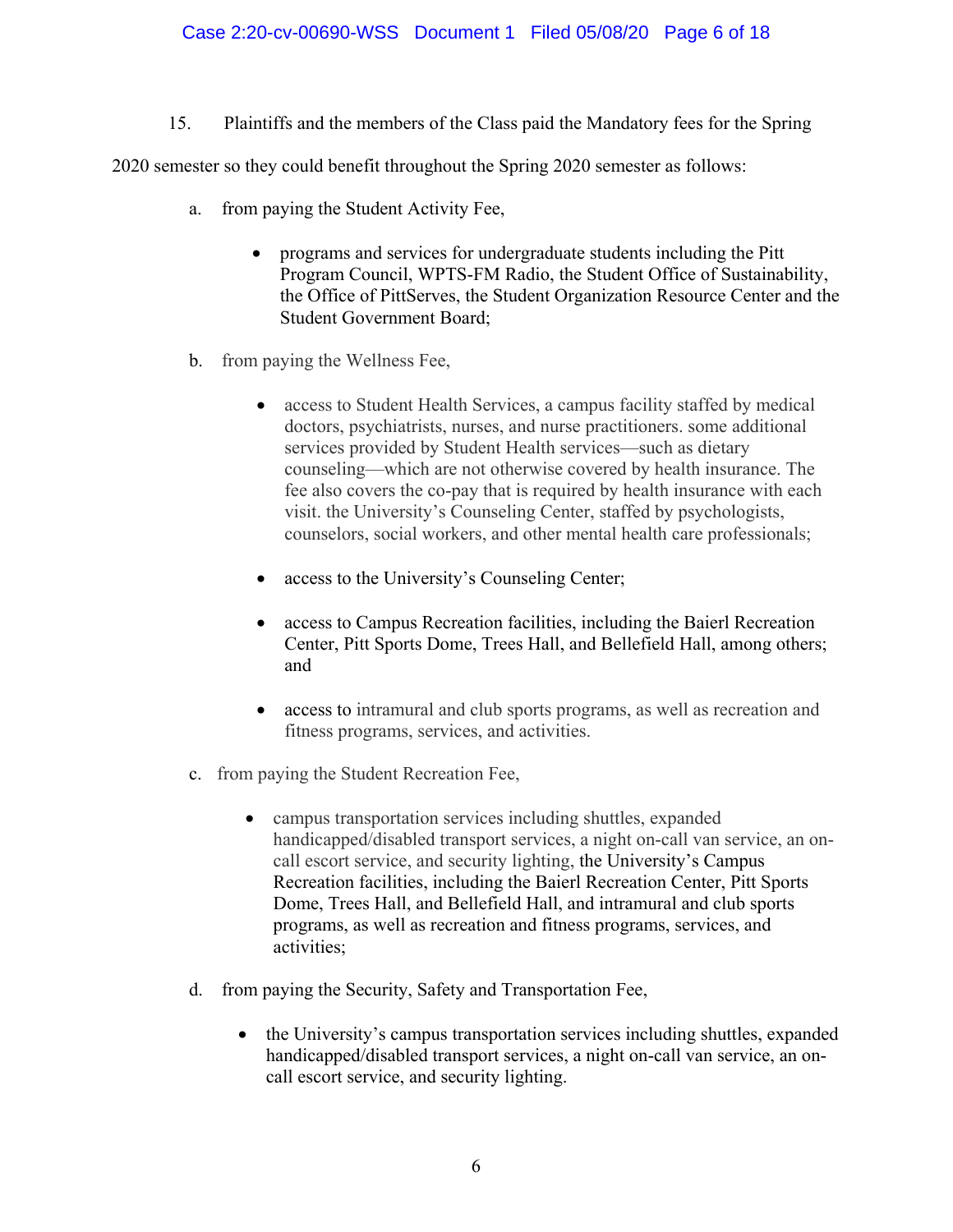## *In Response to COVID-19, the University Closed Campus, Preventing Access to its Facilities, Services, Housing, and Dining, and Cancelled All In-Person Classes*

16. On March 11, 2020, during the University's Spring Recess, the University

announced that it was extending the Spring Recess, canceling all classes the week of March 16,

2020, and transitioning to remote online courses for the remainder of the Spring 2020 Semester

beginning March 23, 2020. It further canceled all campus events for the foreseeable future and

suspended all spring varsity athletic practices and games until further notice. It encouraged

students not to return to campus following their extended Spring Recess.

17. Specifically, on March 11, 2020, University of Pittsburgh Chancellor Patrick

Gallagher issued a new university-wide letter that stated in pertinent part that:

The pandemic has already forced us to take a number of proactive steps. These include recalling students, faculty and staff from hard hit parts of the world; canceling study abroad programs; canceling or postponing certain events; expanding public health communication; and enhancing cleaning efforts to minimize potential exposure.

## $\left[\ldots\right]$

The steps that we are now taking include:

- Replacing in-person instruction with online and alternative learning options at all five Pitt campuses.
- Requesting that students not return to University housing, if they have this option.
- Canceling all study abroad and study away programming for the spring and summer terms.
- Restricting all nonessential domestic and international university travel until further notice.
- Canceling or postponing all events that exceed 25 participants or that are considered nonessential. When possible, we will seek to replace in-person events with virtual engagements.
- Expanding work flexibility to allow remote work arrangements, when needed.

To prepare for this transition and give our faculty time to contact students directly, we are postponing the start of classes to Monday, March 23, 2020.

These changes, which will be effective through the end of the current semester, mean that distance learning strategies will replace all face-to-face classes in satisfying the academic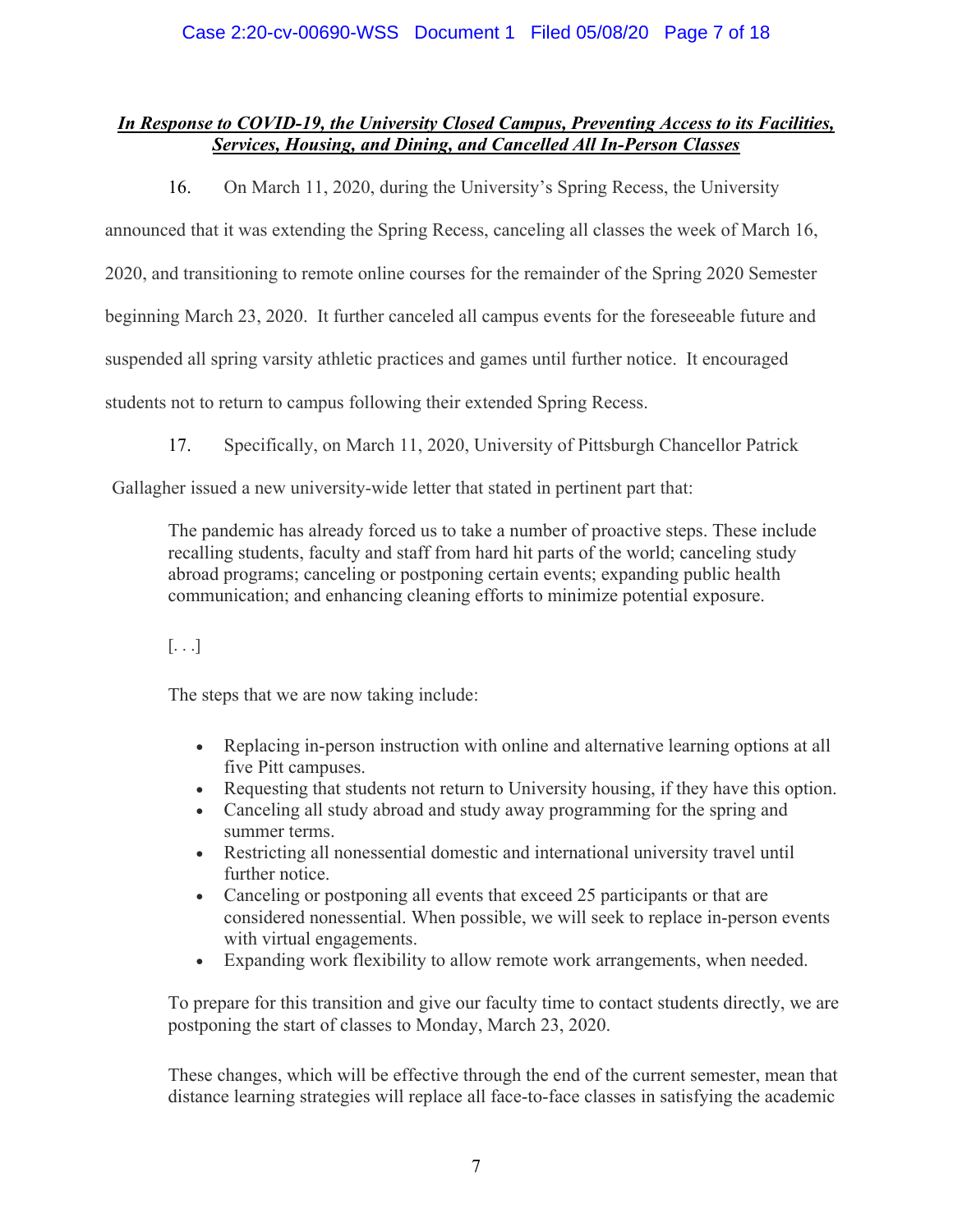#### Case 2:20-cv-00690-WSS Document 1 Filed 05/08/20 Page 8 of 18

requirements toward a student's degree. As a result, there is no immediate need for most undergraduate students to return to campus after spring break concludes.

18. The University has not held any in-person classes since March 6, 2020, which was just before the commencement of its Spring Recess that was initially scheduled to end on March 15, 2020. Classes that have continued since March 16, 2020 have only been offered in a remote online format with no in-person instruction or interaction. Even classes for students with concentrations in areas where in-person instruction and laboratory time is especially crucial have only had access to sub-par online educational options.

19. On March 17, 2020, University of Pittsburgh spokesman Kevin Zwick stated that "Students who are moving out of the residence halls by April 3, 2020, will receive a pro rata reduction of housing and meal plan fees on their student account," Specifically, he stated that "Those moving out by March 20 are to receive a 36% refund; those who move out between March 21 and April 3 . . . receive 30%, and those after that do not receive a refund.''

20. The next day, on March 18, 2020, Chancellor Gallagher announced that the University would be closing "many on-campus academic support facilities, except to specific personnel. These changes will affect access to nearly all of the remaining shared facilities, such as libraries, recreational facilities, computer labs, study areas and group spaces, that are currently available to University faculty, staff and students."

21. Chancellor Gallagher subsequently announced on March 20, 2020, that the University had limited its campus operations and ceased non-essential services, and that the University of Pittsburgh building access was limited to those with essential activities.

- 22. Specifically, with regard to the services the Wellness Fee was intended to cover,
	- Effective March 19, 2020, the Student Health Service no longer provided inperson visits and while telehealth services were continued to be provided, only if paid for by health insurance,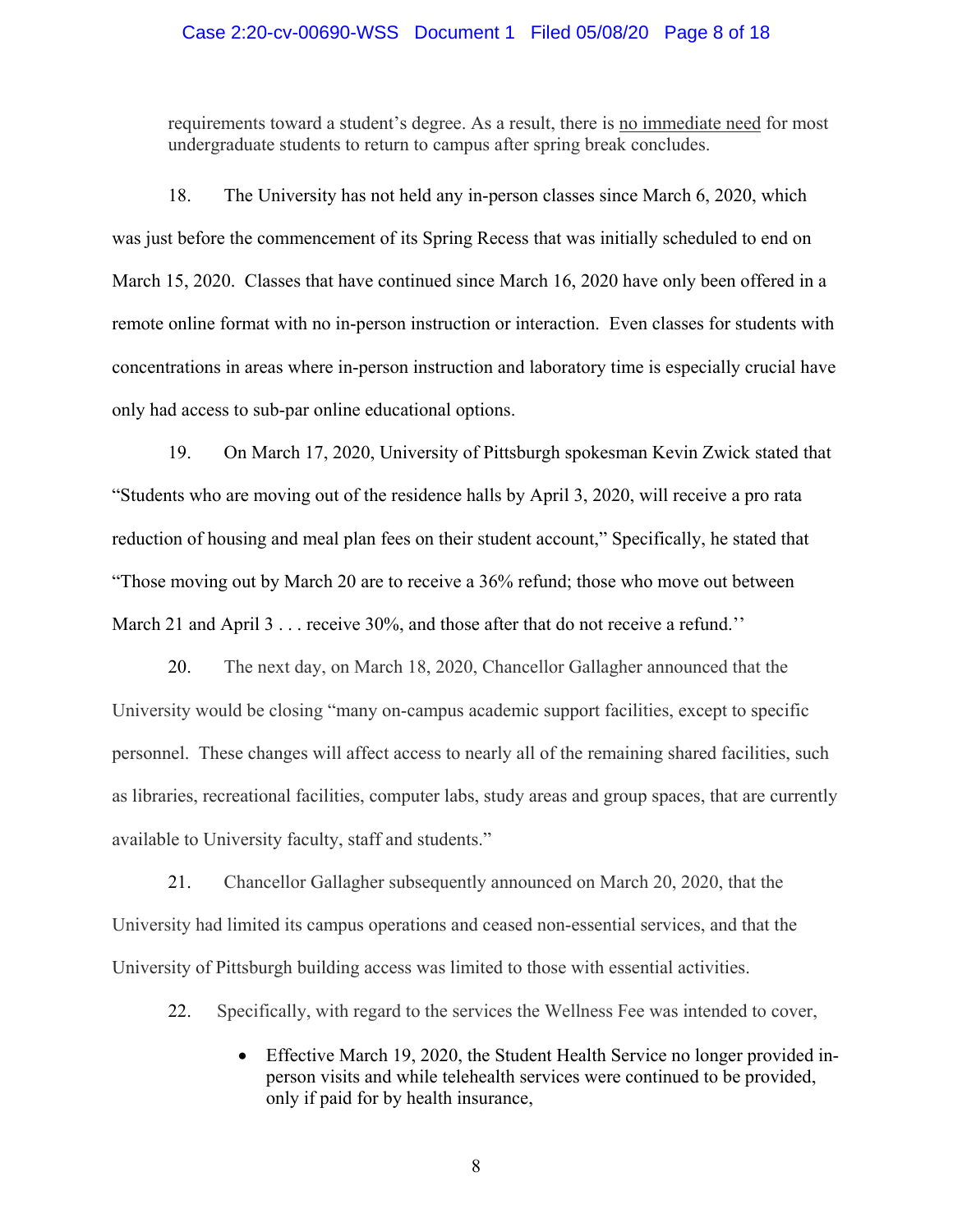- Effective March 20, 2020, all Campus Recreation facilities, including the Baierl Recreation Center, Pitt Sports Dome, Trees Hall, and Bellefield Hall, among others were closed, and
- Effective March 20, 2020, all intramural and club sports programs, as well as recreation and fitness programs, services, and activities were closed.
- 23. The services for which the Student Activity Fee and Security, Safety and Transportation Fee were assessed were also terminated at or about this time.

24. On or around April 16, 2020, in tacit acknowledgement that not rebating a prorata portion of the Mandatory Fees was improper for the period when there were no on-campus activities and only distanced on-line learning, the University announced that it would waive the Mandatory Fees across all campuses for students enrolled in courses during summer 2020 sessions:

## *The University's Online Courses Are Subpar to In-Person Instruction, For Which Plaintiffs and the Class Members Contracted with the University to Receive by Paying Tuition and Fees*

25. Students attending the University of Pittsburgh's Spring 2020 semester at its Pittsburgh Campus did not choose to attend an online institution of higher learning, but instead chose to enroll in the University's in-person educational program.

26. On its website, the University markets the University's on-campus experience as a benefit of enrollment: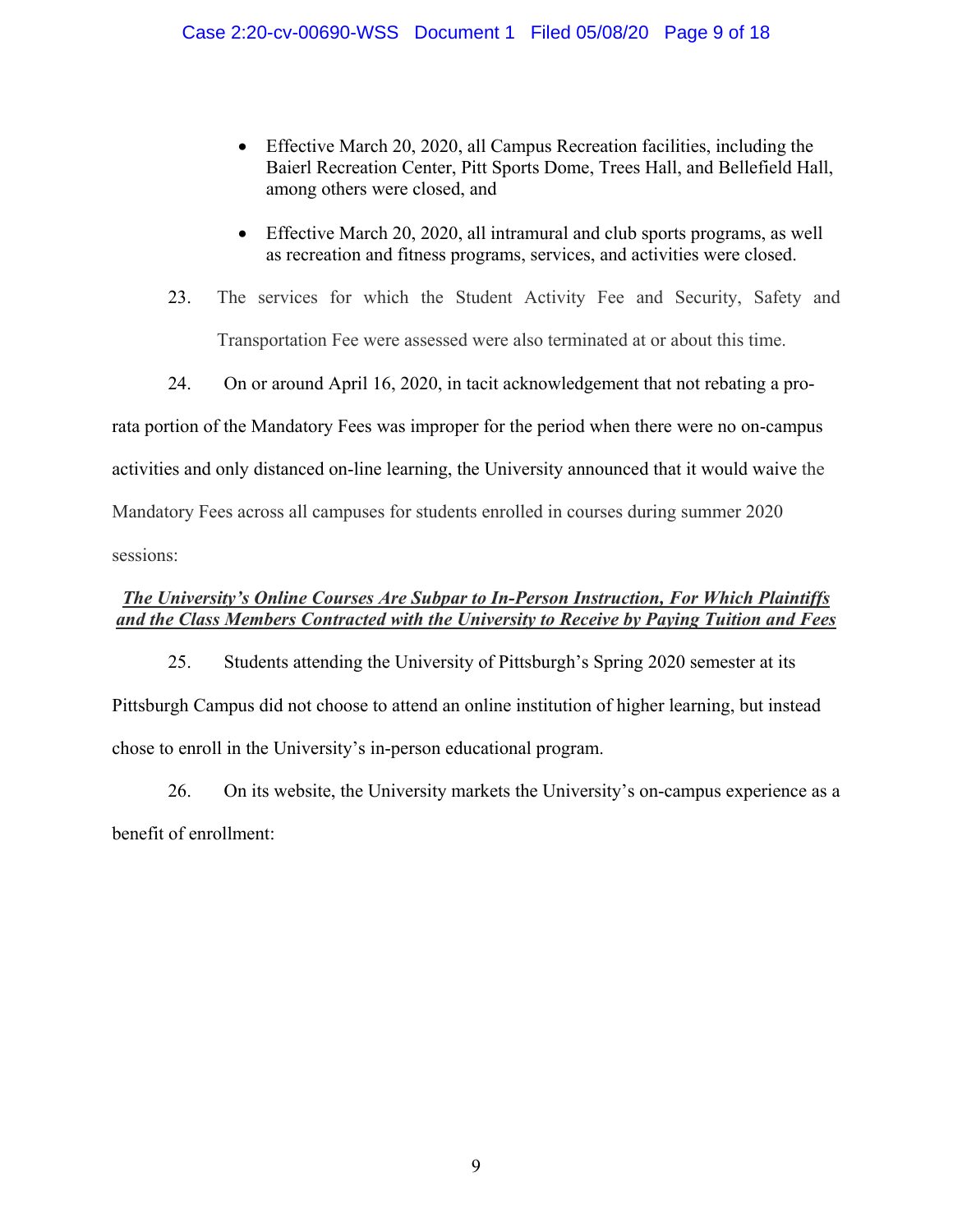## **Admissions**



#### Eliza Schally, bioengineering, Class of 2019

"Pitt has a great sense of community. It's not competitive, people don't step all over each other to get to the top. There is also a great sense of pride; we know Pitt has a great reputation and we work hard to uphold that."



#### **Undergraduate Admissions**

With more than 60 percent of classes enrolling fewer than 30 students, Pitt undergraduates get to interact with some of the world's finest professors. And Pitt is one of the country's most consistent producers of top-performing undergraduates, including four Rhodes Scholars since 2007. Read More »

## **Admissions**



#### Dylan Woods, nursing, Class of 2020

"Our campus has the perfect mix. It has both a strong community and an intense academic drive. If you are interested in something - inside or outside the classroom - Pitt has it available for you."



#### Cole Bryan, computer science, Class of 2020

"I love the atmosphere of Pitt's campus. We have a strong sense of pride and we are also very collaborative. Students want to help each other, and we have a great sense of community."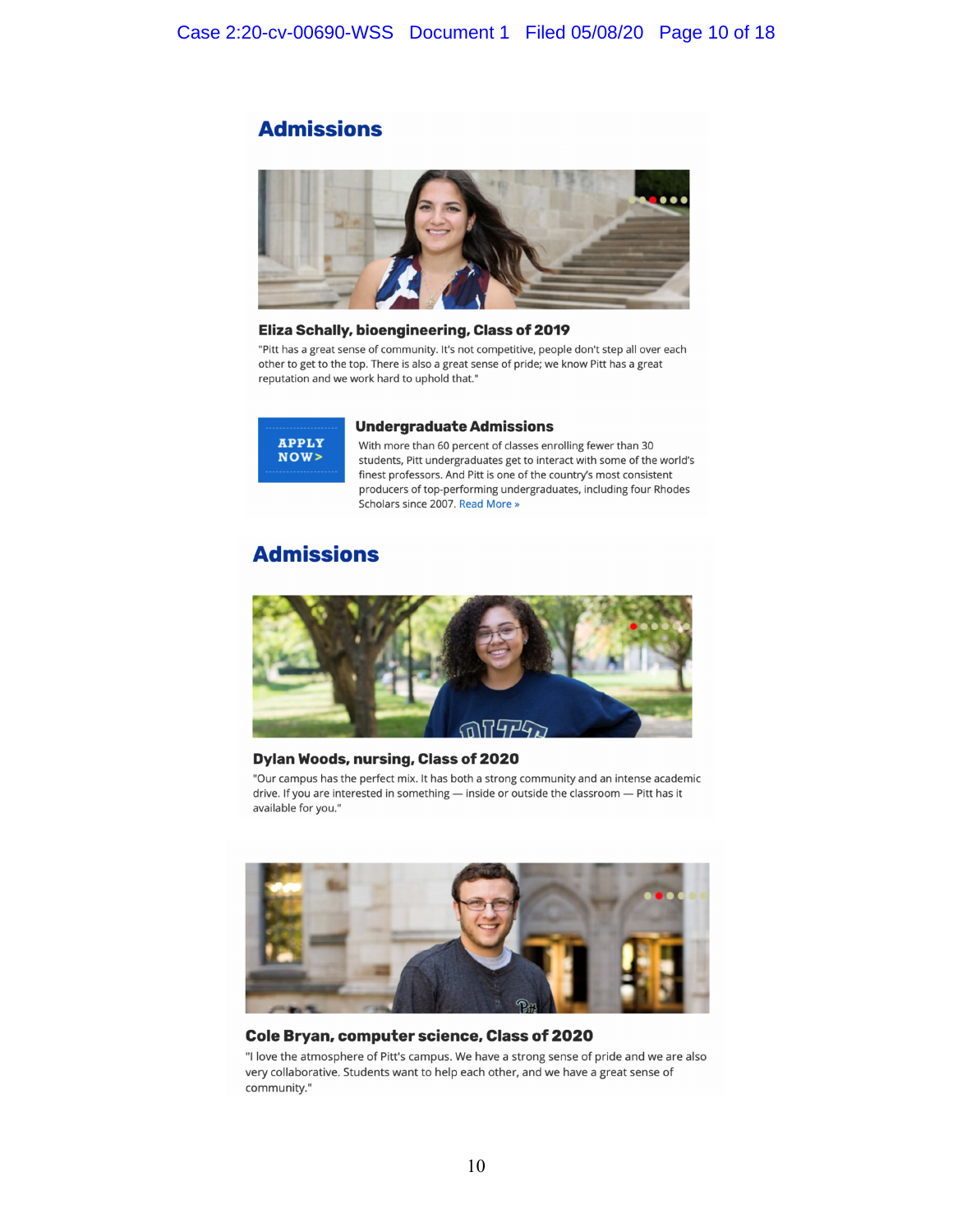

Bradley Alderama, electrical engineering, Class of 2019 "Pitt is what you make of it. If you want to challenge yourself, you can find a lot of opportunities here. Co-ops, internships, and more. If you are motivated for something, you can find it."

27. The online learning options being offered to the University's students are sub-par in practically every aspect as compared to what the educational experience afforded Plaintiffs and the members of the Class once was. During the on-line portion of the Spring 2020 semester, the University principally used programs by which previously recorded lectures were posted online for students to view on their own. *See* https://teaching.pitt.edu/#Teach. Therefore, there was a lack of classroom interaction among teachers and students and among students that is instrumental in interpersonal skill development. Further, the on-line formats being used by the University of Pittsburgh do not require memorization or the development of strong study skills given the absence of any possibility of being called on in class and the ability to consult books and other materials when taking exams.

28. Students have been deprived of the opportunity for collaborative learning and inperson dialogue, feedback, and critique.

29. Access to facilities such as libraries, laboratories, computer labs, and study rooms, are also integral to a college education, and access to the myriad activities offered by campus life fosters social development and independence, and networking for future careers, all substantial and materials parts of the basis upon which the University of Pittsburgh can charge the tuition it charges, are not being provided.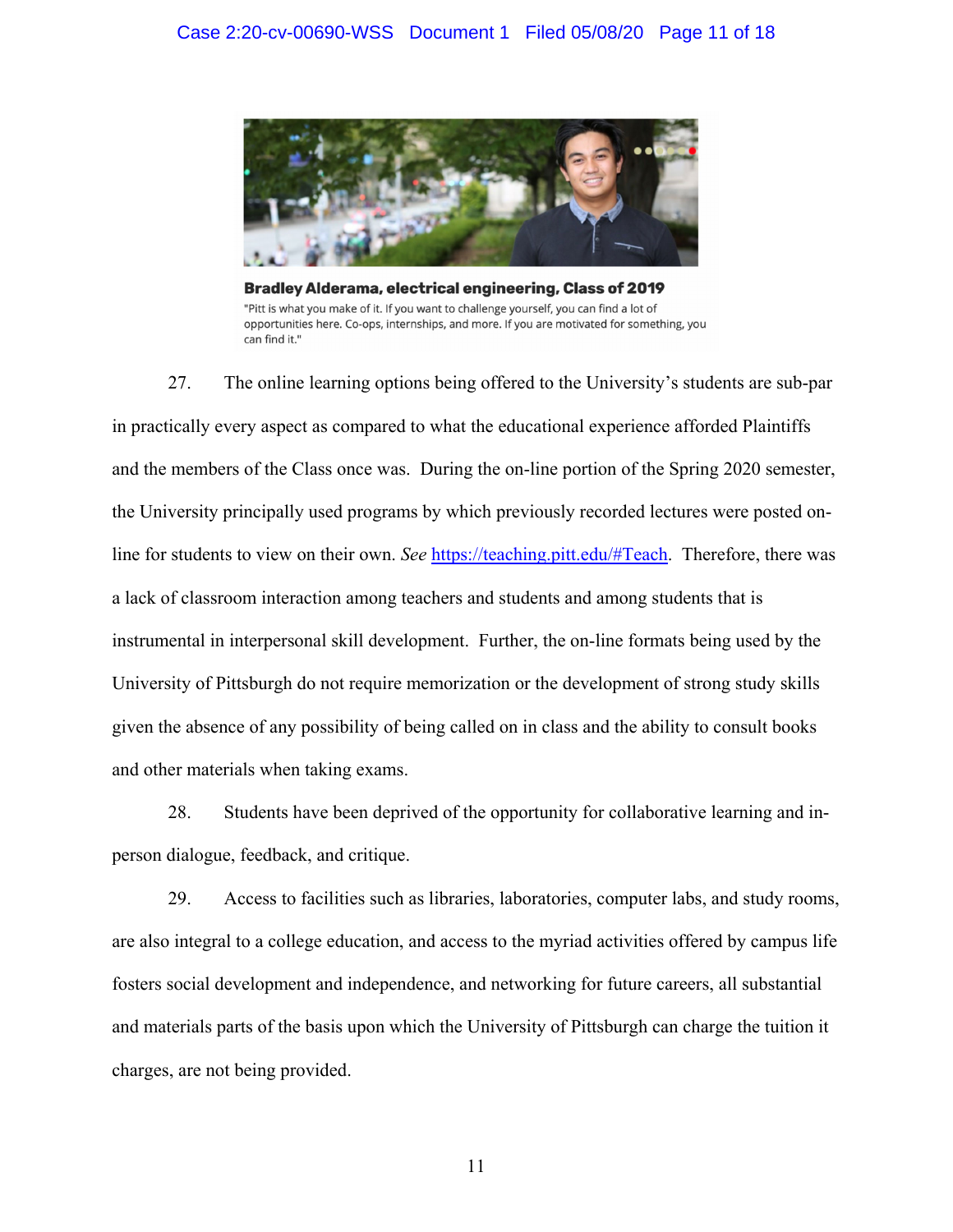#### Case 2:20-cv-00690-WSS Document 1 Filed 05/08/20 Page 12 of 18

30. The University has not made any refund of any portion of the tuition Plaintiffs and the members of the Class paid for the Spring 2020 semester for the period it moved to subpar online distance learning.

31. Nor has the University refunded any portion of the Mandatory Fees it collected from Plaintiffs and the members of the Class for the Spring 2020 semester even though it closed or ceased operating the services and facilities for which the Mandatory Fees were intended to pay and even though the University has determined not to charge any of the Mandatory Fees for the Summer 2020 session because teaching will be conducted by off-campus on-line learning.

32. There are also members of the Class who were unable to leave the campus prior to April 4, 2020. These members of the Class should not be penalized by the University and are entitled to a pro-rata refund of housing and dining charges for the remaining days of the Spring 2002 semester after these students left.

33. Plaintiffs and the Class members are therefore entitled to a pro-rated refund of the tuition and Mandatory Fees they paid for the Spring 2020 semester and any students who were unable to leave the campus prior to April 4, 2020 should be entitled to a pro-rata refund of housing and dining charges that they paid or were paid on their behalf for the Spring 2020 semester for the remaining days of that semester after they left the campus.

### **CLASS ACTION ALLEGATIONS**

34. Plaintiffs bring this case individually and, pursuant to Rule 23 of the Federal Rules of Civil Procedure, on behalf of the class defined as all persons who paid tuition and/or the Mandatory Fees for a student to be enrolled as a full-time undergraduate in the Spring 2020 semester at University of Pittsburgh's Pittsburgh Campus (the "Class").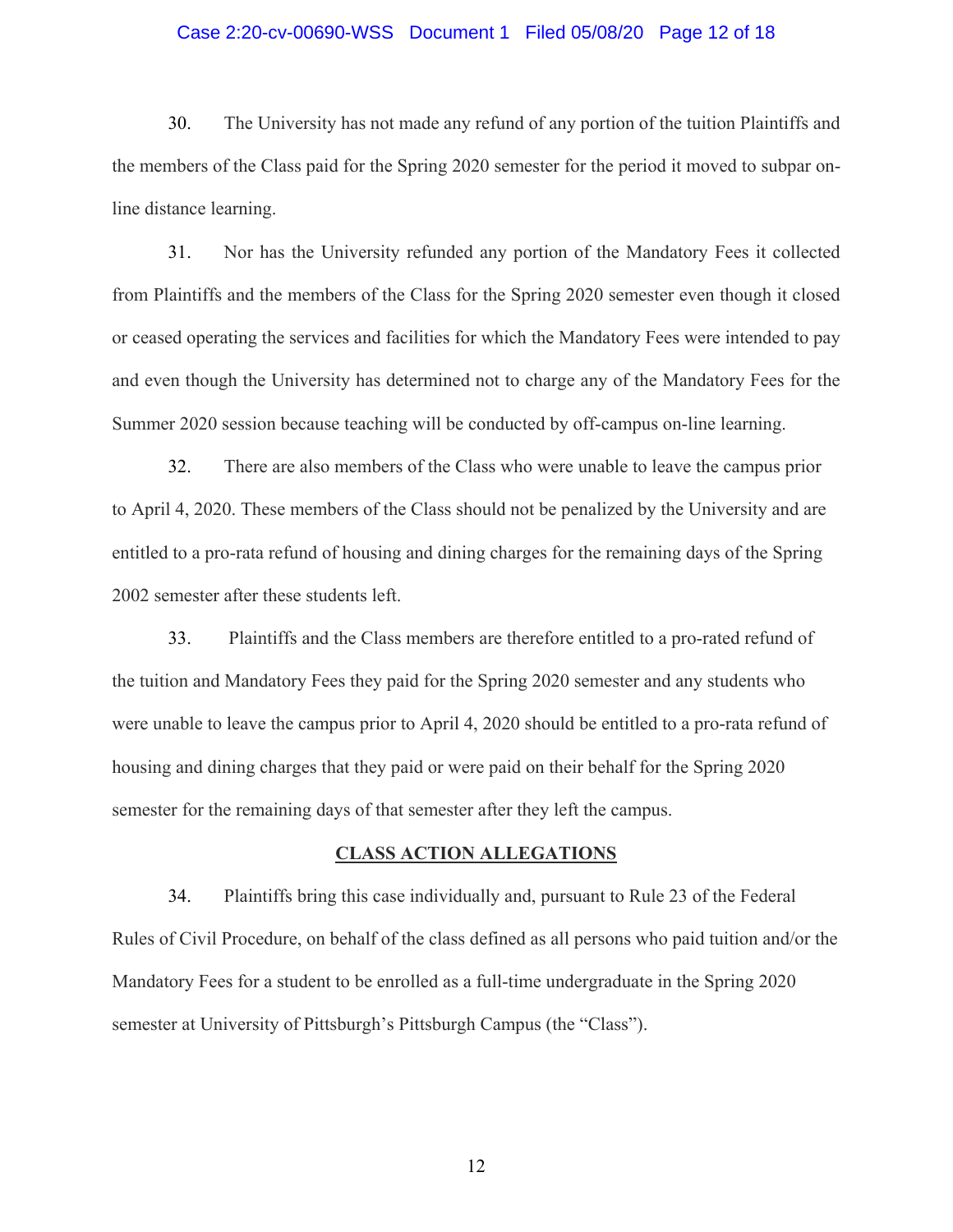#### Case 2:20-cv-00690-WSS Document 1 Filed 05/08/20 Page 13 of 18

35. This action has been brought and may properly be maintained on behalf of the Class proposed herein under the criteria of Rule 23 of the Federal Rules of Civil Procedure.

36. The requirements of Rule  $23(a)(1)$  have been met. The Class is so numerous that joinder of all members is impracticable. Although the precise number of Class members is unknown to Plaintiffs, the University has reported that 19,200 undergraduate students currently attend its Pittsburgh Campus. The identity of all such students is known to the University and can be identified through the University's records. Class members may be notified of the pendency of this action by recognized, Court-approved notice dissemination methods, which may include U.S. Mail, electronic mail, Internet postings, and/or published notice.

37. The requirements of Rule 23(a)(2) have been met. There are questions of law and fact common to the members of the Class including, without limitation:

- a. Whether the University accepted money from Plaintiffs and the Class members in exchange for the promise to provide an in-person and on-campus live education, as well as certain facilities and services throughout the Spring 2020 semester;
- b. Whether Defendant breached its contracts with Plaintiffs and the members of the Class by failing to provide them with an in-person and on-campus live education after March 15, 2020;
- c. Whether Defendant breach its contracts with Plaintiffs and the by failing to provide the services and facilities to which the Mandatory Fees pertained after mid-March 2020;
- d. Whether Defendant breached its contracts with members of the Class by requiring them to leave the University housing they had paid for by April 3 or forfeit any refund; and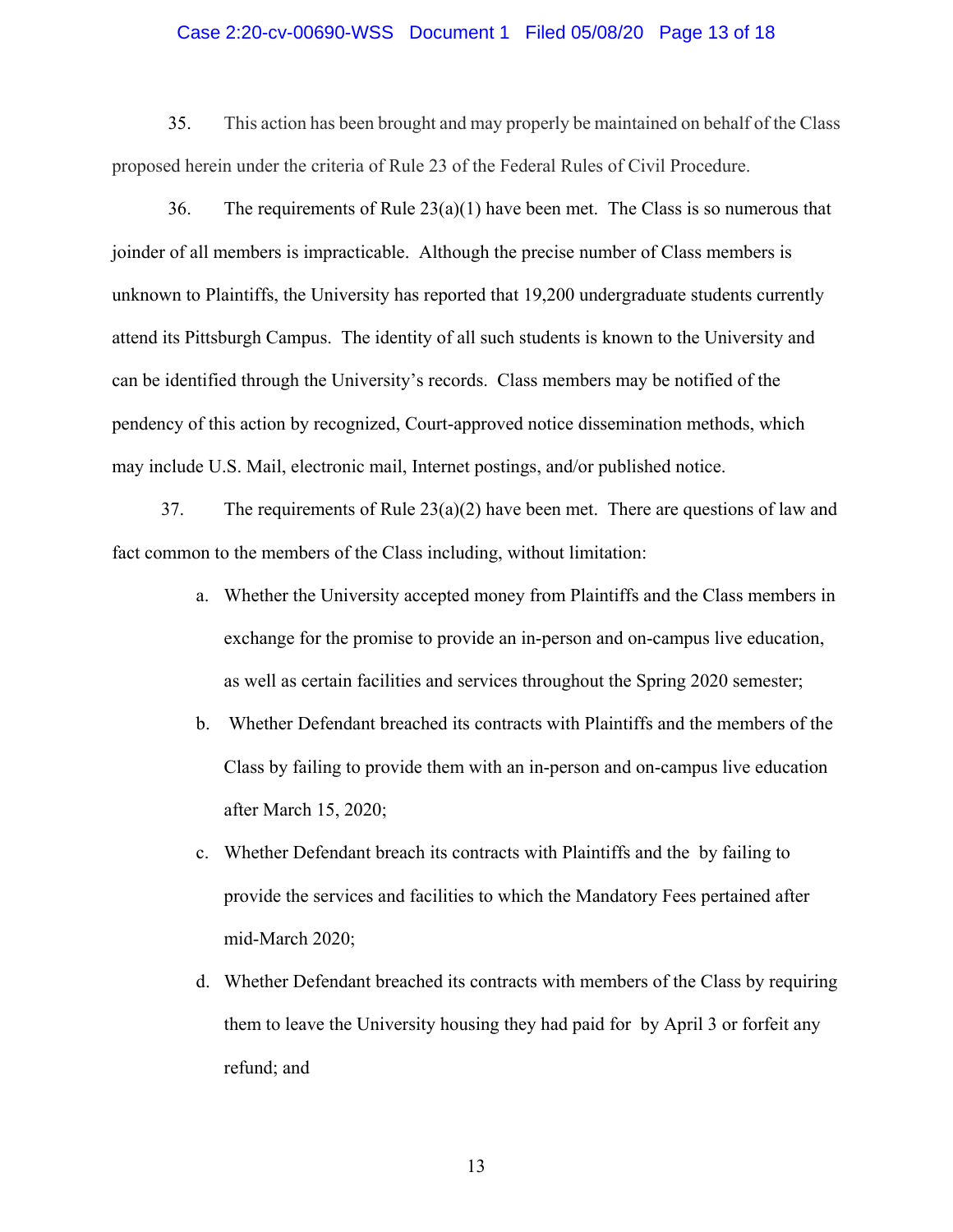#### Case 2:20-cv-00690-WSS Document 1 Filed 05/08/20 Page 14 of 18

e. The amount of damages and other relief to be awarded to Plaintiffs and the Class members.

38. The requirements of Rule 23(a)(3) have been met. Plaintiffs' claims are typical of the claims of the members of the Class because Plaintiffs and the other Class members each contracted with Defendant for it to provide an in-person and on-campus live education for the tuition they paid and the services and facilities for the Mandatory Fees that they paid, that the University stopped providing in mid-March.

39. The requirements of Rule  $23(a)(4)$  have been met. Plaintiffs are adequate class representatives because their interests do not conflict with the interests of the other Class members who they seek to represent, Plaintiffs have retained competent counsel who are experienced in complex class action litigation, and Plaintiffs intend to prosecute this action vigorously. Class members' interests will be fairly and adequately protected by Plaintiffs and their counsel.

40. Class certification of Plaintiffs' claims is also appropriate pursuant to Rule 23(b)(3) because the above questions of law and fact that are common to the Class predominate over questions affecting only individual members of the Class, and because a class action is superior to other available methods for the fair and efficient adjudication of this litigation. The damages or financial detriment suffered by individual Class members are relatively small compared to the burden and expense of individual litigation of their claims against the University. It would, thus, be virtually impossible for the Class, on an individual basis, to obtain effective redress for the wrongs committed against them. Furthermore, Individualized litigation would create the danger of inconsistent or contradictory judgments arising from the same set of facts. Individualized litigation would also increase the delay and expense to all parties and the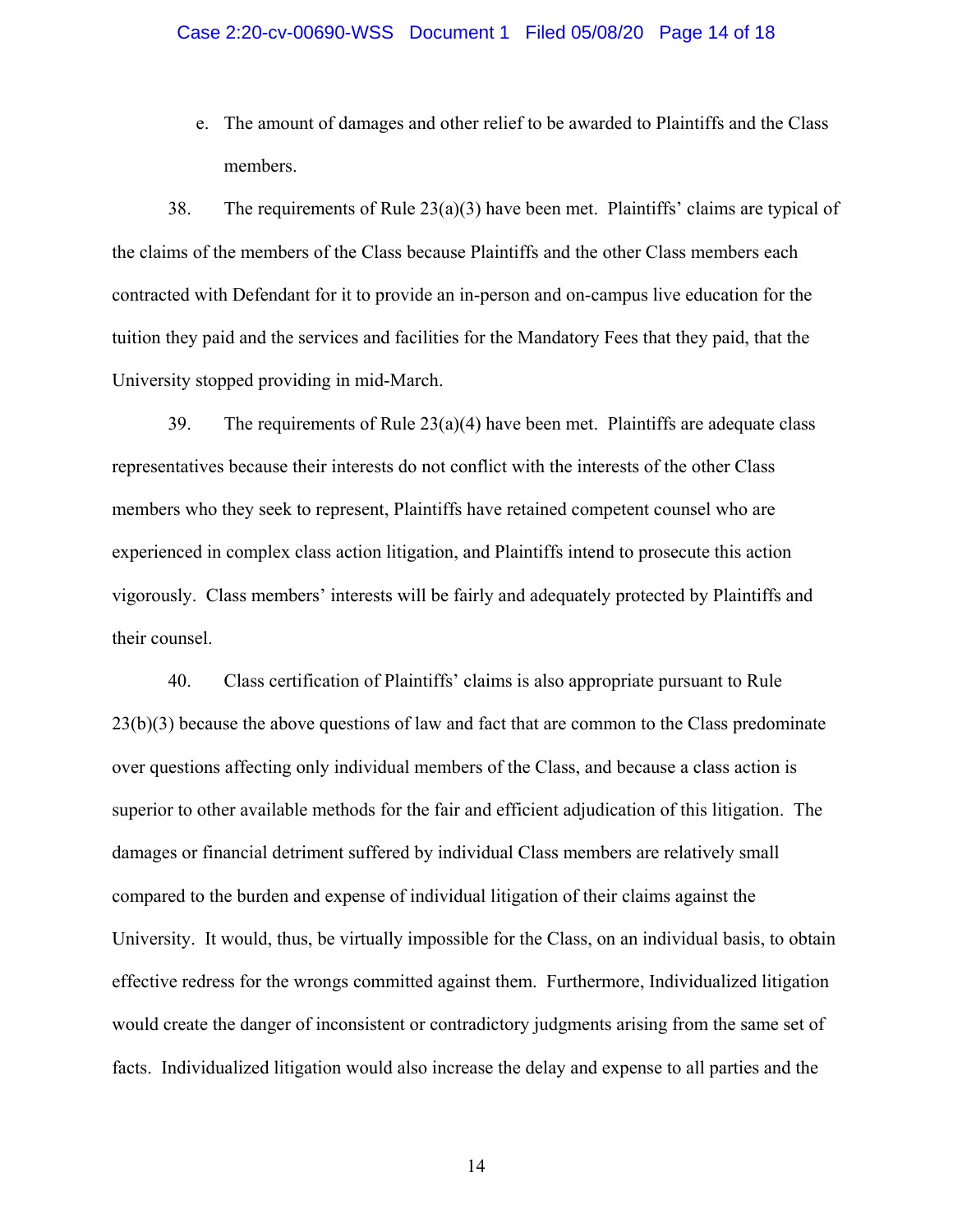#### Case 2:20-cv-00690-WSS Document 1 Filed 05/08/20 Page 15 of 18

court system from the issues raised by this action. By contrast, the class action device provides the benefits of adjudication of these issues in a single proceeding, economies of scale, and comprehensive supervision by a single court, and presents no unusual management difficulties under the circumstances.

#### **FIRST CLAIM FOR RELIEF**

## **BREACH OF CONTRACT (On Behalf of Plaintiffs and the Class)**

41. Plaintiffs repeat and re-allege the allegations in Paragraphs 1-30, above, as if fully alleged herein.

42. Plaintiffs bring this claim individually and on behalf of the members of the Class.

43. By paying the University tuition and Mandatory Fees for the Spring 2020 semester, the University agreed to, among other things, provide an in-person and on-campus live education as well as the services and facilities to which the Mandatory fees they paid pertained throughout the Spring 2020 semester. As a result, Plaintiffs and each member of the Class entered into binding contract with the University.

44. The University has failed to provide this contracted for in-person and on-campus live education as well as the services and facilities to which the Mandatory Fees pertained throughout the Spring 2020 semester, yet has retained monies paid by Plaintiffs and the Class for a live in-person education and access to these services and facilities during the entire Spring 2020 semester. Plaintiffs and the members of the Class have therefore been denied the benefit of their bargain.

45. Plaintiffs and the members of the Class have suffered damage as a direct and proximate result of the University's breach in the amount of the prorated portion of the tuition and Mandatory Fees they each paid during the remaining approximately 35 days of the Spring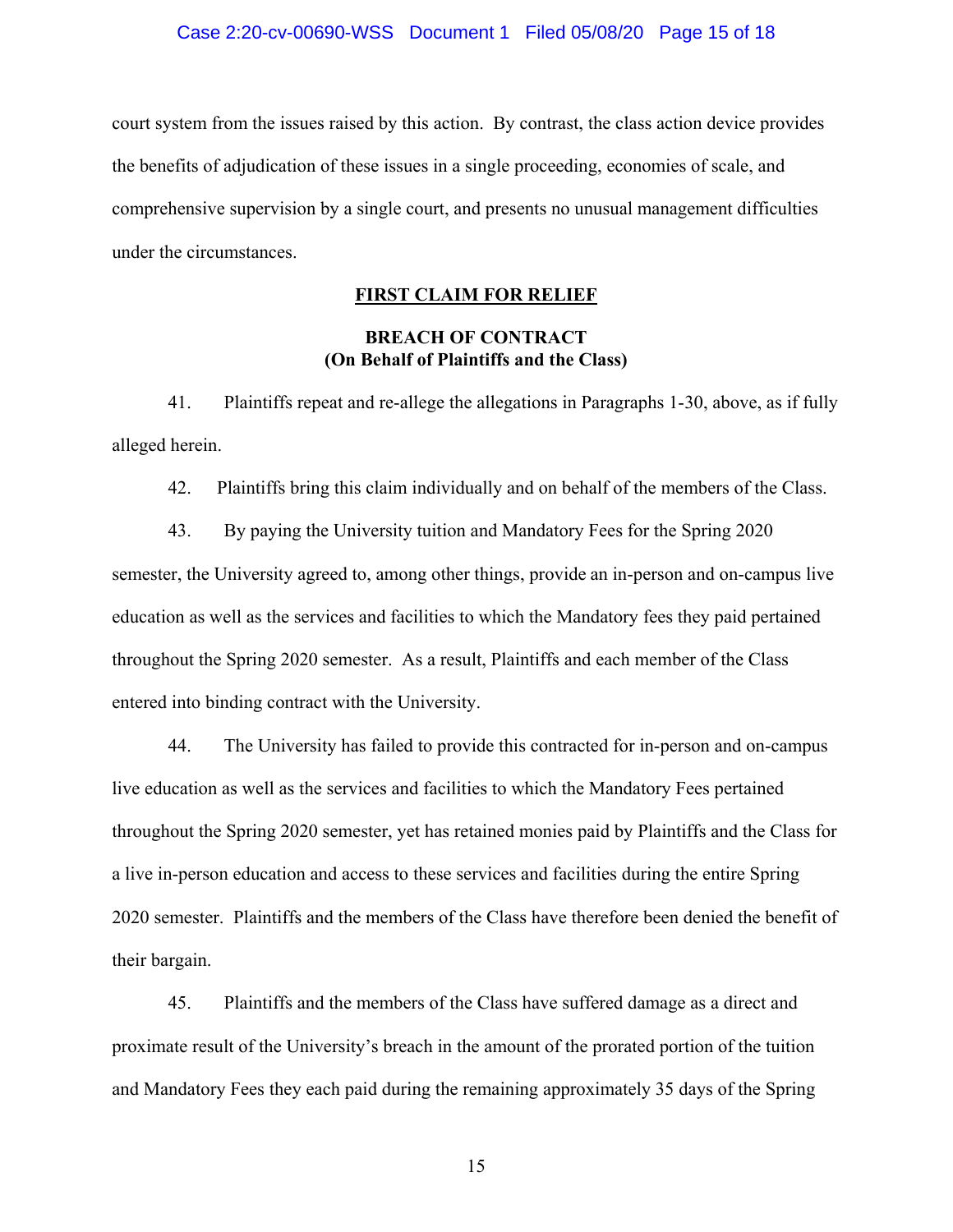#### Case 2:20-cv-00690-WSS Document 1 Filed 05/08/20 Page 16 of 18

semester (calculated from March 16, 2020 when the campus was closed to most students), as well as any unused housing and meal plans for those Class members who moved out on or after April 4, 2020.

46. The University should return such portions to Plaintiffs and each Class Member.

### **SECOND CLAIM FOR RELIEF**

## **UNJUST ENRICHMENT (On Behalf of Plaintiffs and the Class)**

47. Plaintiffs repeat and re-allege the allegations in Paragraphs 1-30, above, as if fully alleged herein.

48. Plaintiffs bring this claim individually and on behalf of the members of the Class in the alternative to the First Claim for Relief.

49. Plaintiffs and members of the Class conferred a benefit on the University in the form of tuition and Mandatory Fees paid for the benefit of an in-person and on-campus live education and the services and facilities to which the Mandatory Fees pertained. The payment of tuition and Mandatory Fees for the Spring 2020 semester were intended to provide these benefits to Plaintiffs and the members of the Class throughout the Spring 2020 semester. Similarly, the payment of University housing and dining fees for the Spring 2020 semester conferred a benefit on the University that was intended to provide housing and dining for such students throughout the Spring 2020 semester.

50. The University has retained the full benefit of the tuition and Mandatory Fee payments by Plaintiffs and the members of the Class for the Spring 2020 semester, yet has failed to provide the quality of education and services and facilities for which tuition and the Mandatory Fees were paid, including those for an in-person and on-campus live education, and access to the University's services and facilities. In addition, the University has retained the full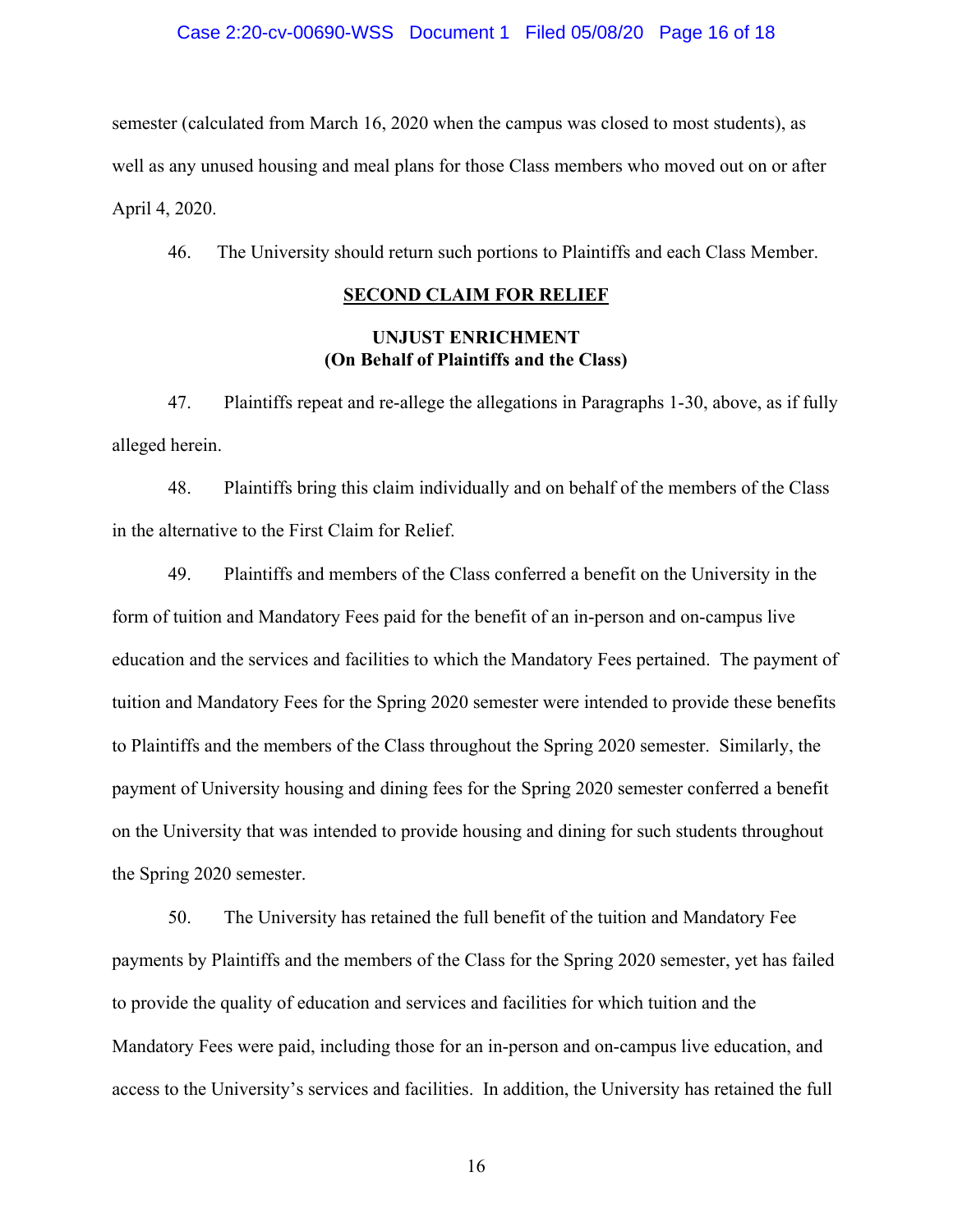#### Case 2:20-cv-00690-WSS Document 1 Filed 05/08/20 Page 17 of 18

benefit of the housing and dining fees paid by those Class members who were unable to move out of University housing on or before April 3, 2020.

51. The University's retention of the portion of the tuition and Mandatory Fees during the period of time the University has been closed, and Plaintiffs and the members of the Class have been denied an in-person and on-campus live education and access and the services and facilities for which the Mandatory Fees were paid, is unjust and inequitable under the circumstances. Similarly, the University's retention of the portion of the value of housing and dining fees following move outs by Class members after April 3, 2020 is also unjust and inequitable.

52. Accordingly, the University should return the prorated portion of the tuition and Mandatory Fees that Plaintiffs and the Class members each paid during the remaining 35 days of the Spring 2020 semester (calculated from March 16, 2020 when the campus was closed to most students) as well as any unused housing and meal plans for those who were unable to move out of University housing by April 3, 2020.

#### **PRAYER FOR RELIEF**

WHEREFORE, Plaintiffs respectfully request that judgment be entered in favor of Plaintiffs and the Class against Defendant as follows:

- (a) For an order certifying the Class under Rule 23 of the Federal Rules of Civil Procedure and naming Plaintiffs as representative of the Class and Plaintiffs' attorneys as Class Counsel to represent the Class;
- (b) For an order finding in favor of Plaintiffs and the Class on all counts asserted herein;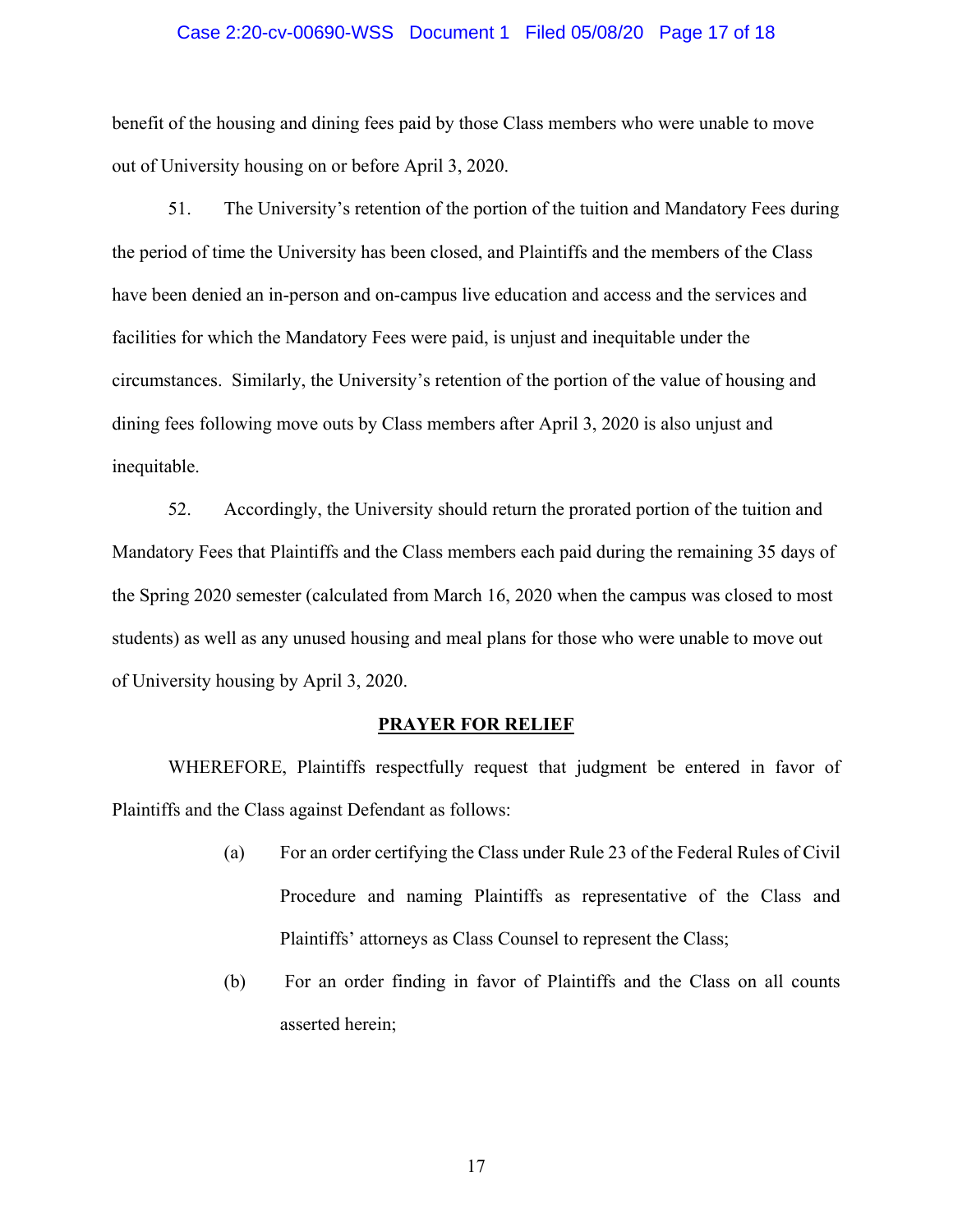- (c) For compensatory damages in an amount to be determined by the trier of fact;
- (d) For an order of restitution and all other forms of equitable monetary relief;
- (e) Awarding Plaintiffs' reasonable attorneys' fees, costs, and expenses;
- (f) Awarding pre- and post-judgment interest on any amounts awarded; and,
- (g) Awarding such other and further relief as may be just and proper.

## **DEMAND FOR TRIAL BY JURY**

 Pursuant to the Federal Rule of Civil Procedure 38(b), Plaintiffs demand a trial by jury of any and all issues in this action so triable of right.

Dated: May 8, 2020 Respectfully submitted,

*s/ Gary F. Lynch* 

Gary F. Lynch Edward W. Ciolko Kelly K. Iverson **CARLSON LYNCH LLP**  1133 Penn Avenue 5th Floor Pittsburgh, PA 15222 P (412) 322-9243 F. (412) 231-0246 E. glynch@carlsonlynch.com eciolko@carlsonlynch.com kiverson@carlsonlynch.com

Jeffrey A. Klafter Seth R. Lesser **KLAFTER OLSEN & LESSER LLP**  2 International Drive, Suite 350 Rye Brook, New York 10601 T. (914) 934-9200 F. (914) 934-9220 E. jak@klafterolsen.com seth@klafterolsen.com

*Counsel for Plaintiffs and Proposed Class*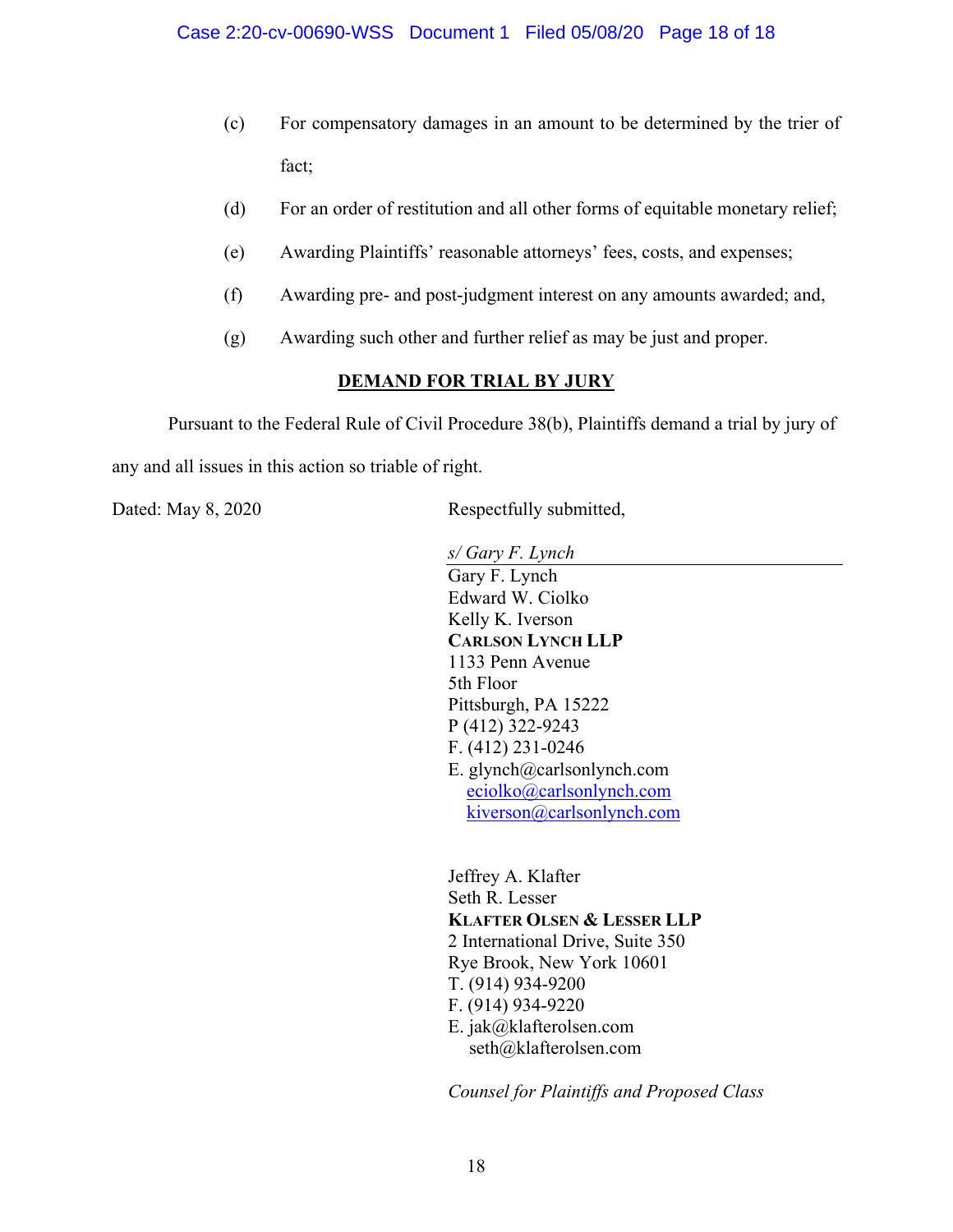# IS 44 (Rev. 12/12) Case 2:20-cv-00690-WSS ILP COVER SHEEP 05/08/20 Page 1 of 3

The JS 44 civil cover sheet and the information contained herein neither replace nor supplement the filing and service of pleadings or other papers as required by law, except as provided by local rules of court. This form, **I. (a) PLAINTIFFS DEFENDANTS** (b) County of Residence of First Listed Plaintiff Montgomery County of Residence of First Listed Defendant *(EXCEPT IN U.S. PLAINTIFF CASES) (IN U.S. PLAINTIFF CASES ONLY)* NOTE: IN LAND CONDEMNATION CASES, USE THE LOCATION OF THE TRACT OF LAND INVOLVED. **(c)** Attorneys (Firm Name, Address, and Telephone Number) **\$PALL Attorneys** (If Known) CLAIRE HICKEY and AKIRA KIRKPATRICK **Montgomery** Carlson Lynch LLP UNIVERSITY OF PITTSBURGH

|              | 1133 Penn Avenue, 5th Floor<br>Pittsburgh, PA 15222 |            |                                                                 |                            |                |        |   |                                                                                     |          |    |            |
|--------------|-----------------------------------------------------|------------|-----------------------------------------------------------------|----------------------------|----------------|--------|---|-------------------------------------------------------------------------------------|----------|----|------------|
|              |                                                     |            | <b>II. BASIS OF JURISDICTION</b> (Place an "X" in One Box Only) |                            |                |        |   | <b>III. CITIZENSHIP OF PRINCIPAL PARTIES</b> (Place an "X" in One Box for Plaintiff |          |    |            |
|              |                                                     |            |                                                                 | (For Diversity Cases Only) |                |        |   | and One Box for Defendant)                                                          |          |    |            |
| $\Box$ 1     | U.S. Government                                     | $\Box$ 3   | <b>Federal Question</b>                                         |                            | <b>PTF</b>     | DEF    |   |                                                                                     | PTF      |    | DEF        |
|              | Plaintiff                                           |            | (U.S. Government Not a Party)                                   | Citizen of This State      | $\mathbf{X}$ 1 | п.     |   | Incorporated or Principal Place<br>of Business In This State                        | $\Box$ 4 |    | <b>X</b> 4 |
| $\mathsf{Z}$ | <b>U.S. Government</b><br>Defendant                 | <b>N</b> 4 | Diversity<br>(Indicate Citizenship of Parties in Item III)      | Citizen of Another State   | $\Box$ 2       | $\Box$ | 2 | Incorporated <i>and</i> Principal Place<br>of Business In Another State             | $\Box$ 5 |    | $\Box$ 5   |
|              |                                                     |            |                                                                 | Citizen or Subject of a    | $\Box$ 3       | O.     |   | Foreign Nation                                                                      |          | -6 | FI 6.      |

Foreign Country

| IV. NATURE OF SUIT (Place an "X" in One Box Only) |       |
|---------------------------------------------------|-------|
| $C\Omega VTD$ $ACT$                               | тлртс |

| <b>CONTRACT</b>                                                                                                                                                                                                                                                                                                                                                                                                                                                                                                                                                                                                                               | <b>TORTS</b>                                                                                                                                                                                                                                                                                                                                                                                                                                                                                                                                                                                                                          |                                                                                                                                                                                                                                                                                                                                                                                                                                                                                                                                                                                                                                                                                            |                                                                                                                                                                                                                                                                                                                                                                                                                                                                                                                                                                                                                                                                                                                                                                                                                                                                                                                                                      |            | <b>OTHER STATUTES</b>                                                                                                                                                                                                                                                                                                                                                                                                                                                                                                                                                                                                 |  |  |  |
|-----------------------------------------------------------------------------------------------------------------------------------------------------------------------------------------------------------------------------------------------------------------------------------------------------------------------------------------------------------------------------------------------------------------------------------------------------------------------------------------------------------------------------------------------------------------------------------------------------------------------------------------------|---------------------------------------------------------------------------------------------------------------------------------------------------------------------------------------------------------------------------------------------------------------------------------------------------------------------------------------------------------------------------------------------------------------------------------------------------------------------------------------------------------------------------------------------------------------------------------------------------------------------------------------|--------------------------------------------------------------------------------------------------------------------------------------------------------------------------------------------------------------------------------------------------------------------------------------------------------------------------------------------------------------------------------------------------------------------------------------------------------------------------------------------------------------------------------------------------------------------------------------------------------------------------------------------------------------------------------------------|------------------------------------------------------------------------------------------------------------------------------------------------------------------------------------------------------------------------------------------------------------------------------------------------------------------------------------------------------------------------------------------------------------------------------------------------------------------------------------------------------------------------------------------------------------------------------------------------------------------------------------------------------------------------------------------------------------------------------------------------------------------------------------------------------------------------------------------------------------------------------------------------------------------------------------------------------|------------|-----------------------------------------------------------------------------------------------------------------------------------------------------------------------------------------------------------------------------------------------------------------------------------------------------------------------------------------------------------------------------------------------------------------------------------------------------------------------------------------------------------------------------------------------------------------------------------------------------------------------|--|--|--|
| $\Box$ 110 Insurance<br>$\Box$ 120 Marine<br>130 Miller Act<br>$\Box$ 140 Negotiable Instrument<br>$\Box$ 150 Recovery of Overpayment<br>& Enforcement of Judgment<br>□ 151 Medicare Act<br>□ 152 Recovery of Defaulted<br><b>Student Loans</b><br>(Excludes Veterans)<br>$\Box$ 153 Recovery of Overpayment<br>of Veteran's Benefits<br>$\Box$ 160 Stockholders' Suits<br>■ 190 Other Contract<br>195 Contract Product Liability<br>196 Franchise<br><b>REAL PROPERTY</b><br>$\Box$ 210 Land Condemnation<br>220 Foreclosure<br>230 Rent Lease & Ejectment<br>240 Torts to Land<br>245 Tort Product Liability<br>290 All Other Real Property | <b>PERSONAL INJURY</b><br>310 Airplane<br>315 Airplane Product<br>Liability<br>□ 320 Assault, Libel &<br>Slander<br>□ 330 Federal Employers'<br>Liability<br>340 Marine<br>345 Marine Product<br>Liability<br>□ 350 Motor Vehicle<br>□ 355 Motor Vehicle<br>Product Liability<br>360 Other Personal<br>Injury<br>$\Box$ 362 Personal Injury -<br>Medical Malpractice<br><b>CIVIL RIGHTS</b><br>$\Box$ 440 Other Civil Rights<br>$\Box$ 441 Voting<br>$\Box$ 442 Employment<br>$\Box$ 443 Housing/<br>Accommodations<br>$\Box$ 445 Amer. w/Disabilities -<br>Employment<br>$\Box$ 446 Amer. w/Disabilities -<br>Other<br>448 Education | <b>PERSONAL INJURY</b><br>$\Box$ 365 Personal Injury -<br>Product Liability<br>367 Health Care/<br>Pharmaceutical<br>Personal Injury<br>Product Liability<br>□ 368 Asbestos Personal<br><b>Injury Product</b><br>Liability<br>370 Other Fraud<br>$\Box$ 371 Truth in Lending<br>380 Other Personal<br><b>Property Damage</b><br>385 Property Damage<br>Product Liability<br><b>PRISONER PETITIONS</b><br><b>Habeas Corpus:</b><br>1 463 Alien Detainee<br>$\Box$ 510 Motions to Vacate<br>Sentence<br>530 General<br>535 Death Penalty<br>Other:<br>$\Box$ 540 Mandamus & Other<br>$\Box$ 550 Civil Rights<br>555 Prison Condition<br>560 Civil Detainee -<br>Conditions of<br>Confinement | <b>BANKRUPTCY</b><br><b>FORFEITURE/PENALTY</b><br>5 625 Drug Related Seizure<br>158 122 Appeal 28 USC 158<br>of Property 21 USC 881<br>423 Withdrawal<br>$\Box$ 690 Other<br>28 USC 157<br><b>PROPERTY RIGHTS</b><br>$\Box$ 820 Copyrights<br>□ 830 Patent<br>□ 840 Trademark<br><b>LABOR</b><br><b>SOCIAL SECURITY</b><br>PERSONAL PROPERTY □ 710 Fair Labor Standards<br>$\Box$ 861 HIA (1395ff)<br>$\Box$ 862 Black Lung (923)<br>Act<br>720 Labor/Management<br>$\Box$ 863 DIWC/DIWW (405(g))<br>$\Box$ 864 SSID Title XVI<br>Relations<br>740 Railway Labor Act<br>$\Box$ 865 RSI (405(g))<br>751 Family and Medical<br>Leave Act<br>790 Other Labor Litigation<br><b>FEDERAL TAX SUITS</b><br>791 Employee Retirement<br>□ 870 Taxes (U.S. Plaintiff<br>Income Security Act<br>or Defendant)<br>□ 871 IRS-Third Party<br>26 USC 7609<br><b>IMMIGRATION</b><br>$\Box$ 462 Naturalization Application<br>$\Box$ 465 Other Immigration<br>Actions |            | 375 False Claims Act<br>$\Box$ 400 State Reapportionment<br>$\Box$ 410 Antitrust<br>1 430 Banks and Banking<br>450 Commerce<br>$\Box$ 460 Deportation<br>1 470 Racketeer Influenced and<br>Corrupt Organizations<br>480 Consumer Credit<br>490 Cable/Sat TV<br>□ 850 Securities/Commodities/<br>Exchange<br>1 890 Other Statutory Actions<br>$\Box$ 891 Agricultural Acts<br>□ 893 Environmental Matters<br>$\Box$ 895 Freedom of Information<br>Act<br>□ 896 Arbitration<br>□ 899 Administrative Procedure<br>Act/Review or Appeal of<br><b>Agency Decision</b><br>950 Constitutionality of<br><b>State Statutes</b> |  |  |  |
|                                                                                                                                                                                                                                                                                                                                                                                                                                                                                                                                                                                                                                               |                                                                                                                                                                                                                                                                                                                                                                                                                                                                                                                                                                                                                                       |                                                                                                                                                                                                                                                                                                                                                                                                                                                                                                                                                                                                                                                                                            |                                                                                                                                                                                                                                                                                                                                                                                                                                                                                                                                                                                                                                                                                                                                                                                                                                                                                                                                                      |            |                                                                                                                                                                                                                                                                                                                                                                                                                                                                                                                                                                                                                       |  |  |  |
| V. ORIGIN (Place an "X" in One Box Only)<br>$\boxtimes$ 1 Original<br>$\square$ 2 Removed from<br>Remanded from<br>$\Box$ 6 Multidistrict<br>$\Box$ 3<br>$\Box$ 4 Reinstated or<br>$\Box$ 5 Transferred from<br><b>State Court</b><br>Proceeding<br>Appellate Court<br><b>Another District</b><br>Reopened<br>Litigation<br>(specify)                                                                                                                                                                                                                                                                                                         |                                                                                                                                                                                                                                                                                                                                                                                                                                                                                                                                                                                                                                       |                                                                                                                                                                                                                                                                                                                                                                                                                                                                                                                                                                                                                                                                                            |                                                                                                                                                                                                                                                                                                                                                                                                                                                                                                                                                                                                                                                                                                                                                                                                                                                                                                                                                      |            |                                                                                                                                                                                                                                                                                                                                                                                                                                                                                                                                                                                                                       |  |  |  |
| Cite the U.S. Civil Statute under which you are filing (Do not cite jurisdictional statutes unless diversity):<br><b>Breach of Contract</b><br><b>VI. CAUSE OF ACTION</b><br>Brief description of cause:<br>Defendant has failed to provide contracted for live in person education and well as services and facilities.                                                                                                                                                                                                                                                                                                                      |                                                                                                                                                                                                                                                                                                                                                                                                                                                                                                                                                                                                                                       |                                                                                                                                                                                                                                                                                                                                                                                                                                                                                                                                                                                                                                                                                            |                                                                                                                                                                                                                                                                                                                                                                                                                                                                                                                                                                                                                                                                                                                                                                                                                                                                                                                                                      |            |                                                                                                                                                                                                                                                                                                                                                                                                                                                                                                                                                                                                                       |  |  |  |
| VII. REQUESTED IN<br><b>DEMANDS</b><br>CHECK YES only if demanded in complaint:<br>⊠<br>CHECK IF THIS IS A CLASS ACTION<br>UNDER RULE 23, F.R.Cv.P.<br><b>COMPLAINT:</b><br>$\times$ Yes<br>$\square$ No<br><b>JURY DEMAND:</b>                                                                                                                                                                                                                                                                                                                                                                                                               |                                                                                                                                                                                                                                                                                                                                                                                                                                                                                                                                                                                                                                       |                                                                                                                                                                                                                                                                                                                                                                                                                                                                                                                                                                                                                                                                                            |                                                                                                                                                                                                                                                                                                                                                                                                                                                                                                                                                                                                                                                                                                                                                                                                                                                                                                                                                      |            |                                                                                                                                                                                                                                                                                                                                                                                                                                                                                                                                                                                                                       |  |  |  |
| VIII. RELATED CASE(S)<br>(See instructions):<br><b>IF ANY</b><br><b>JUDGE</b><br><b>DOCKET NUMBER</b>                                                                                                                                                                                                                                                                                                                                                                                                                                                                                                                                         |                                                                                                                                                                                                                                                                                                                                                                                                                                                                                                                                                                                                                                       |                                                                                                                                                                                                                                                                                                                                                                                                                                                                                                                                                                                                                                                                                            |                                                                                                                                                                                                                                                                                                                                                                                                                                                                                                                                                                                                                                                                                                                                                                                                                                                                                                                                                      |            |                                                                                                                                                                                                                                                                                                                                                                                                                                                                                                                                                                                                                       |  |  |  |
| <b>DATE</b>                                                                                                                                                                                                                                                                                                                                                                                                                                                                                                                                                                                                                                   |                                                                                                                                                                                                                                                                                                                                                                                                                                                                                                                                                                                                                                       | SIGNATURE OF ATTORNEY OF RECORD                                                                                                                                                                                                                                                                                                                                                                                                                                                                                                                                                                                                                                                            |                                                                                                                                                                                                                                                                                                                                                                                                                                                                                                                                                                                                                                                                                                                                                                                                                                                                                                                                                      |            |                                                                                                                                                                                                                                                                                                                                                                                                                                                                                                                                                                                                                       |  |  |  |
| 05/11/2020                                                                                                                                                                                                                                                                                                                                                                                                                                                                                                                                                                                                                                    |                                                                                                                                                                                                                                                                                                                                                                                                                                                                                                                                                                                                                                       | /s/ Gary F. Lynch                                                                                                                                                                                                                                                                                                                                                                                                                                                                                                                                                                                                                                                                          |                                                                                                                                                                                                                                                                                                                                                                                                                                                                                                                                                                                                                                                                                                                                                                                                                                                                                                                                                      |            |                                                                                                                                                                                                                                                                                                                                                                                                                                                                                                                                                                                                                       |  |  |  |
| <b>FOR OFFICE USE ONLY</b>                                                                                                                                                                                                                                                                                                                                                                                                                                                                                                                                                                                                                    |                                                                                                                                                                                                                                                                                                                                                                                                                                                                                                                                                                                                                                       |                                                                                                                                                                                                                                                                                                                                                                                                                                                                                                                                                                                                                                                                                            |                                                                                                                                                                                                                                                                                                                                                                                                                                                                                                                                                                                                                                                                                                                                                                                                                                                                                                                                                      |            |                                                                                                                                                                                                                                                                                                                                                                                                                                                                                                                                                                                                                       |  |  |  |
| <b>RECEIPT#</b>                                                                                                                                                                                                                                                                                                                                                                                                                                                                                                                                                                                                                               | <b>AMOUNT</b>                                                                                                                                                                                                                                                                                                                                                                                                                                                                                                                                                                                                                         | <b>APPLYING IFP</b>                                                                                                                                                                                                                                                                                                                                                                                                                                                                                                                                                                                                                                                                        | <b>JUDGE</b>                                                                                                                                                                                                                                                                                                                                                                                                                                                                                                                                                                                                                                                                                                                                                                                                                                                                                                                                         | MAG. JUDGE |                                                                                                                                                                                                                                                                                                                                                                                                                                                                                                                                                                                                                       |  |  |  |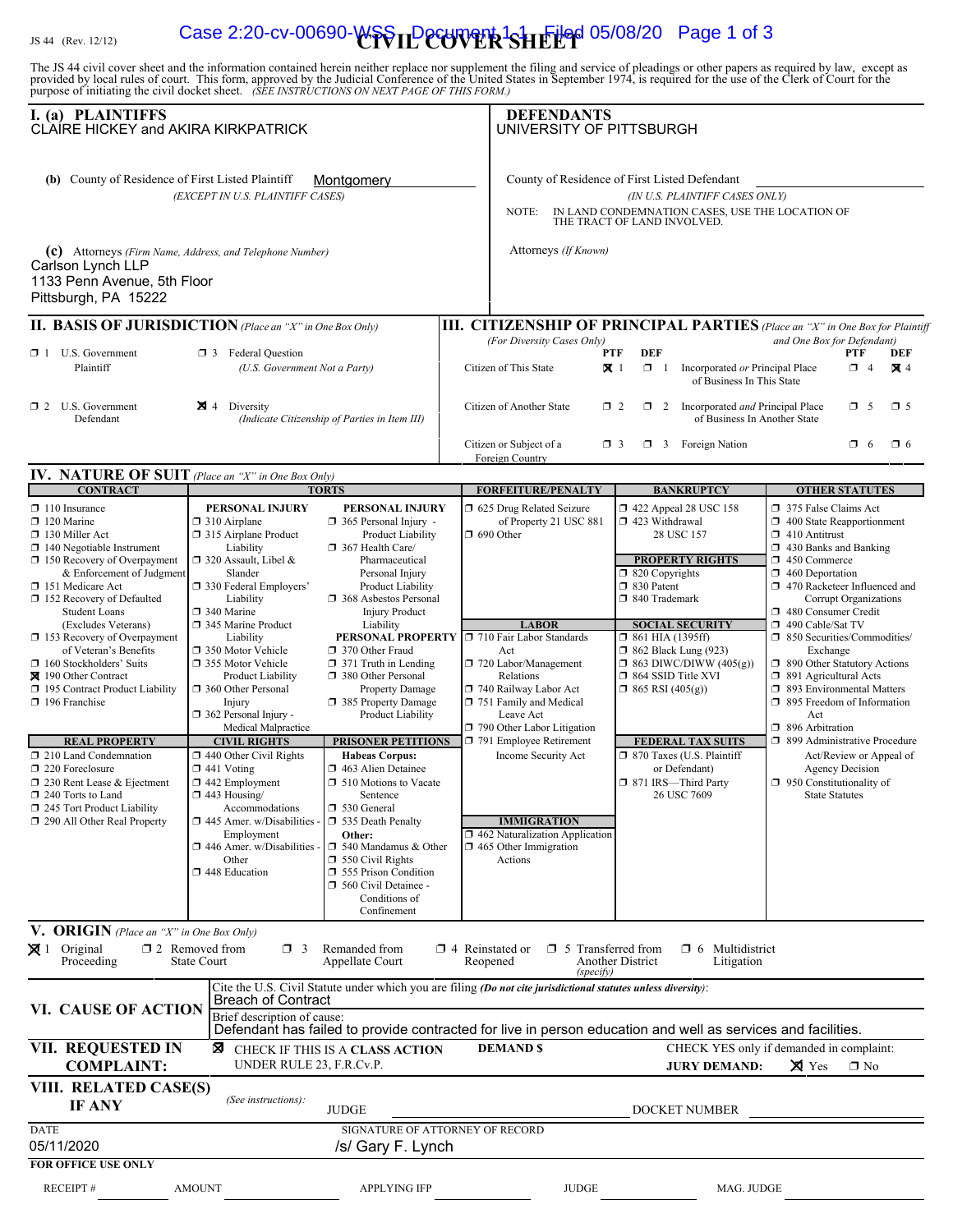JS 44AREVISED June, **2009**

IN THE UNITED STATES DISTRICT COURT FOR THE WESTERN DISTRICT OF PENNSYLVANIA THIS CASE DESIGNATION SHEET MUST BE COMPLETED

#### **PART A**

This case belongs on the (  $\bigcirc$  Erie  $\bigcirc$  Johnstown  $\bigcirc$  Pittsburgh) calendar.

- **1. ERIE CALENDAR** If cause of action arose in the counties of Crawford, Elk, Erie, Forest, McKean. Venang or Warren, OR any plaintiff or defendant resides in one of said counties.
- **2. JOHNSTOWN CALENDAR** If cause of action arose in the counties of Bedford, Blair, Cambria, Clearfield or Somerset OR any plaintiff or defendant resides in one of said counties.
- **3.** Complete if on **ERIE CALENDAR**: I certify that the cause of action arose in County and that the **resides in County.** County.
- **4.** Complete if on **JOHNSTOWN CALENDAR**: I certify that the cause of action arose in County and that the resides in County.

**PART B** (You are to check ONE of the following)

1. O This case is related to Number . Short Caption .............................

2.  $\odot$  This case is not related to a pending or terminated case.

#### DEFINlTIONS OF RELATED CASES:

CIVIL: Civil cases are deemed related when a case filed relates to property included in another suit or involves the same issues of fact or it grows out of the same transactions as another suit or involves the validity or infringement of a patent involved in another suit EMINENT DOMAIN: Cases in contiguous closely located groups and in common ownership groups which will lend themselves to consolidation for trial shall be deemed related. HABEAS CORPUS & CIVIL RIGHTS: All habeas corpus petitions filed by the same individual shall be deemed related. All pro se Civil Rights actions by the same individual shall be deemed related.

#### **PARTC**

- I. CIVIL CATEGORY (Select the applicable category).
	- 1.  $\overline{Q}$  Antitrust and Securities Act Cases
	- 2.  $\bigcirc$  Labor-Management Relations
	- 3. O Habeas corpus
	- 4. O Civil Rights
	- 5.  $\overline{O}$  Patent, Copyright, and Trademark
	-
	- All other federal question cases
	- 6. O Eminent Domain<br>7. O All other fede<br>8. O All personal All personal and property damage tort cases, including maritime, FELA, Jones Act, Motor vehicle, products liability, assault, defamation, malicious prosecution, and false arrest
	- **9.** Insurance indemnity, contract and other diversity cases.
	- **10.** Government Collection Cases (shall include HEW Student Loans (Education), V A 0verpayment, Overpayment of Social Security, Enlistment Overpayment (Army, Navy, etc.), HUD Loans, GAO Loans (Misc. Types), Mortgage Foreclosures, SBA Loans, Civil Penalties and Coal Mine Penalty and Reclamation Fees.)

I certify that to the best of my knowledge the entries on this Case Designation Sheet are true and correct

Date: 5/11/2020

/s/ Gary F. Lynch

ATTORNEY AT LAW

NOTE: ALL SECTIONS OF BOTH FORMS MUST BE COMPLETED BEFORE CASE CAN BE PROCESSED.